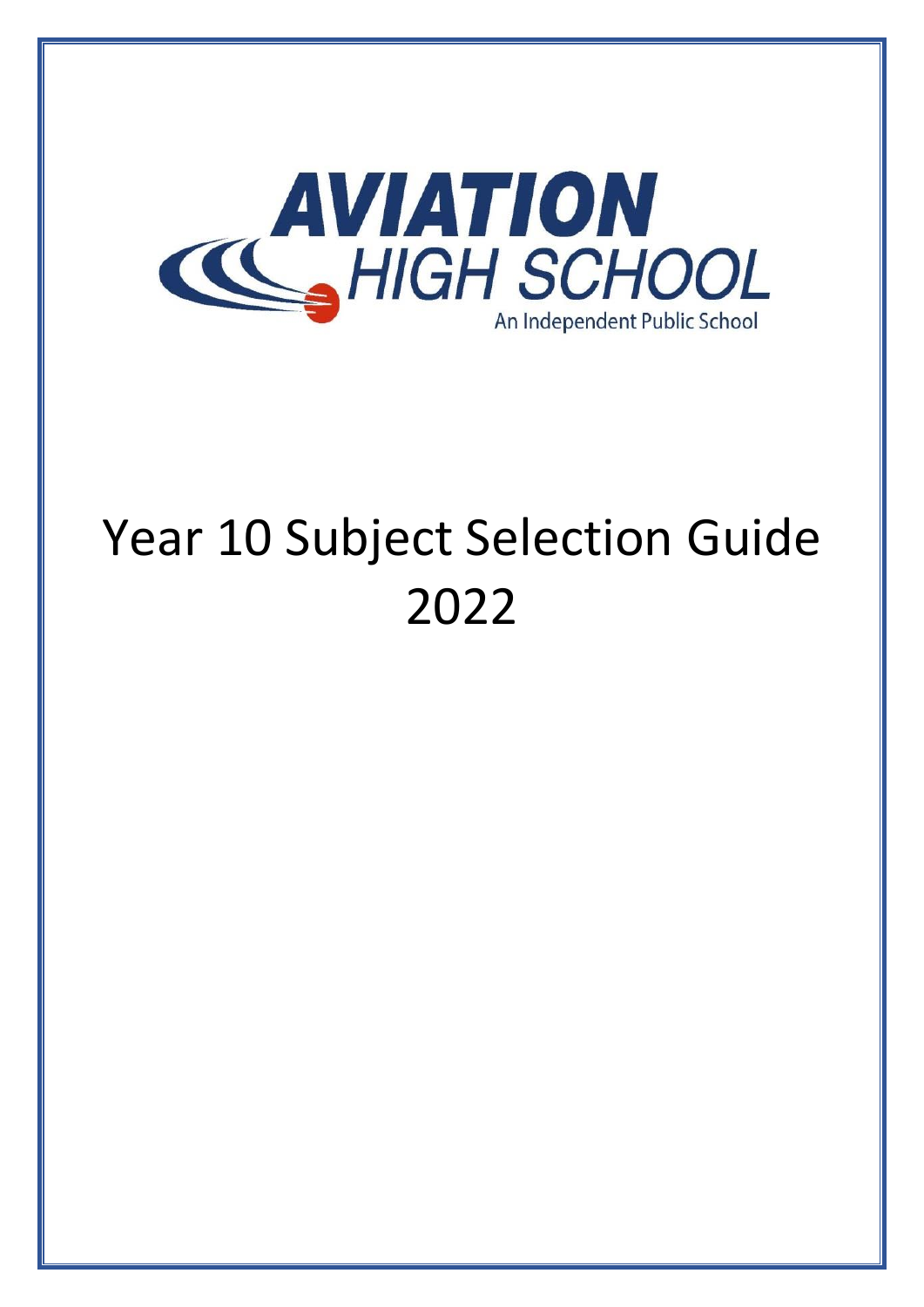# Contents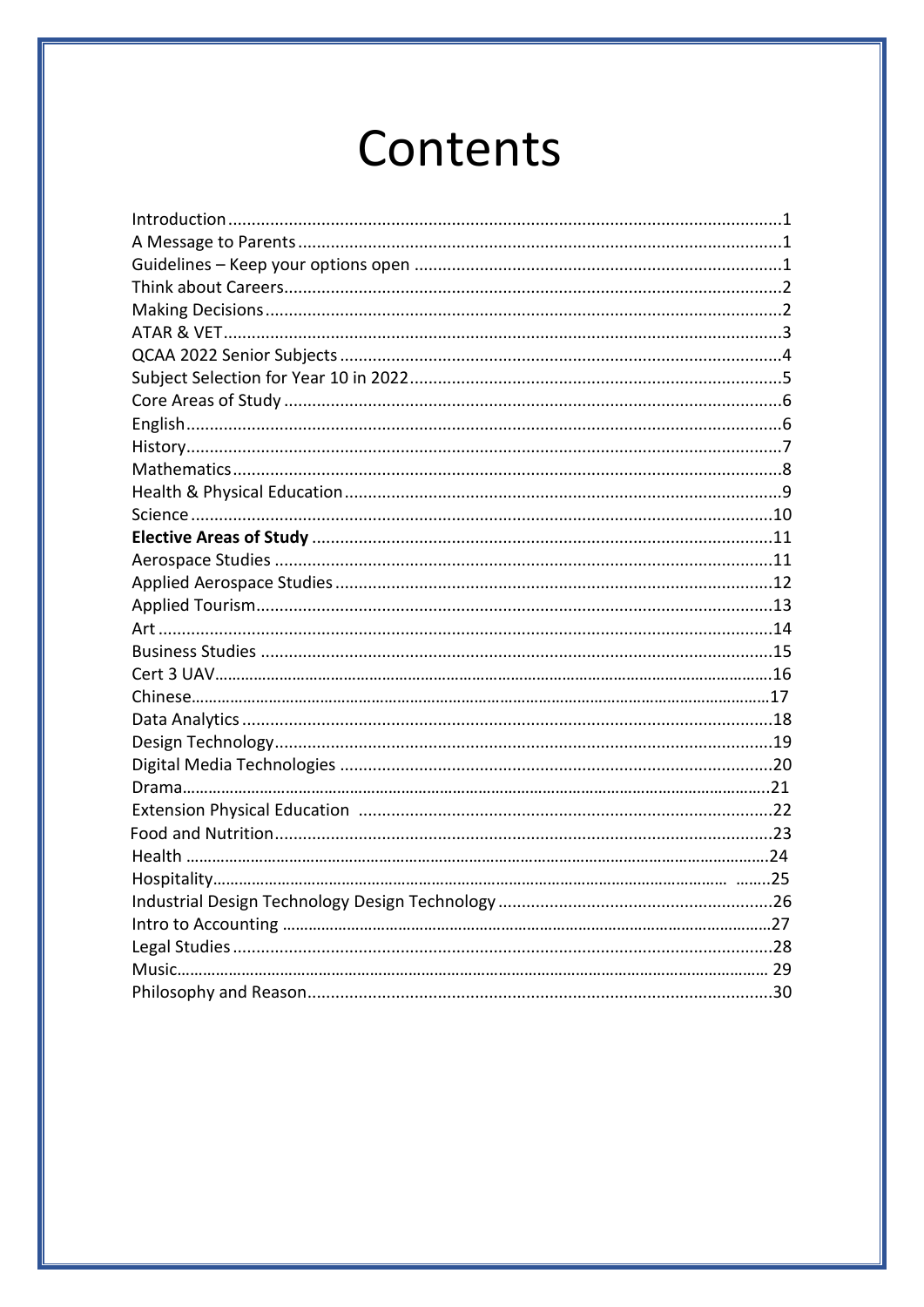### **INTRODUCTION**

Year 10 is considered a foundation year where students focus on establishing their pathway through Senior School. The year 10 course is the bridge between the Junior Secondary Phase of School and the Senior Secondary Phase of School. It is a time for students to consolidate their studies where appropriate; a time for students to extend themselves in appropriate areas and a time for students to make important decisions about future career aspirations. In Year 10, students will study **English, Science** and **Mathematics** plus **one semester** each of **History** and **HPE**. Students will also have the choice of **four Electives of Study,**  two in each semester.

| <b>Subject</b>    | <b>MATHS</b>                                          | <b>ENGLISH</b>                                        | <b>SCIENCE</b>                                        |                | <b>Elective Semester 1</b>  |                             |  |
|-------------------|-------------------------------------------------------|-------------------------------------------------------|-------------------------------------------------------|----------------|-----------------------------|-----------------------------|--|
| Semester 1        | <b>Compulsory</b><br>and studied<br>for whole<br>year | <b>Compulsory</b><br>and studied<br>for whole<br>year | <b>Compulsory</b><br>and studied<br>for whole<br>year | <b>History</b> | One semester<br>unit chosen | One semester unit<br>chosen |  |
|                   |                                                       |                                                       |                                                       | <b>HPE</b>     | <b>Elective Semester 2</b>  |                             |  |
| <b>Semester 2</b> |                                                       |                                                       |                                                       |                | One semester<br>unit chosen | One semester unit<br>chosen |  |

### **ACARA Core**

### **A MESSAGE TO PARENTS**

Parents can help their children to be successful in gaining satisfaction – both personal and academic – from each experience at school.

You should:

- not assume responsibility yourself but rather, support your student to develop the personal responsibility for their own education
- ask your student questions about school. Find out how students interpret what is going on at school
- develop a relationship with your students teachers through phone or email
- ensure that there is a suitable place to study in the home
- ask to see your student's books, tasks and homework.

In short, show an interest in what is happening and help your student to develop habits of industry and responsibility with regard to his/her education.

### **GUIDELINES - KEEP YOUR OPTIONS OPEN**

Many Year 9 students have thought about their future, but are still uncertain about courses or careers they would like to follow after they have finished school. It is wise, therefore, to try to keep all options open.

As an overall plan, it is suggested that students choose subjects:

- they enjoy
- in which they have already had some success
- which the student feels are related to careers which are of interest to them
- which will develop skills, knowledge and attitudes useful throughout life.

When investigating a subject to see if it is suitable, find out about the content (i.e. what topics are covered) and how it is taught and assessed. For example: does it mainly involve learning from a textbook? Are there any field trips, practical work, or experiments? How much assessment is based on exams compared to assignments, theory compared to practical work, written compared to oral work?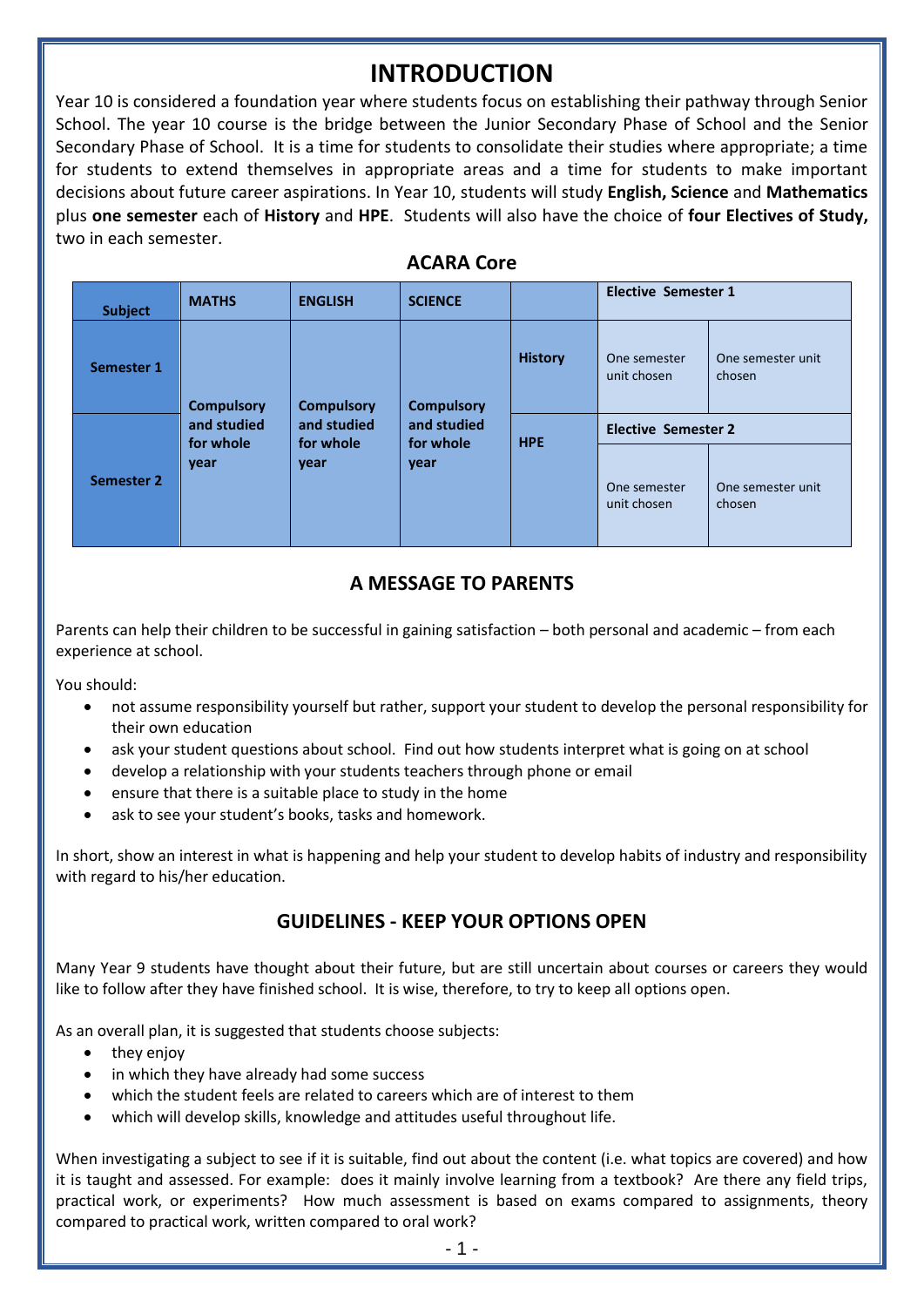### **THINK ABOUT CAREERS**

It is helpful for students to have some ideas about possible career choices at this stage, even though they may change plans or review decisions in the future. For help with career exploration students should talk to the guidance officer and check the following sources of information on subjects, courses and careers.

- *Jobguide – available in the Library*
- other career information such as literature from industry groups which show the various pathways to jobs in these industries – See Guidance Officer
- the booklet *Queensland tertiary courses* for careers requiring university study or study in full-time TAFE diploma and advanced diploma courses – See Guidance Officer.

After checking through this information, it is likely that a list of subject areas needed for courses and careers that interest the student can be made. If details are still unclear, check with the guidance officer. Students have been working through career education in their Welfare lessons.

### **MAKING DECISIONS**

It is important to remember that all students are individuals, each with particular needs and requirements that are quite different from those of other students. This means that it is unwise to either take or avoid a semester unit because:

- someone said that you will like or dislike it
- your friends are, or are not taking it
- you like or dislike the teacher
- "all the boys, or, all the girls take it" (all have equal value for males and females).

Students need to be honest about their abilities and realistic with their career aims. There is little to be gained by continuing with or taking advanced levels of subject areas that have proven to be unsuccessful; even after great effort. Similarly, if career aims require the study of certain subject areas; does the student have the ability and determination to work hard enough to achieve the necessary level of results in those subjects?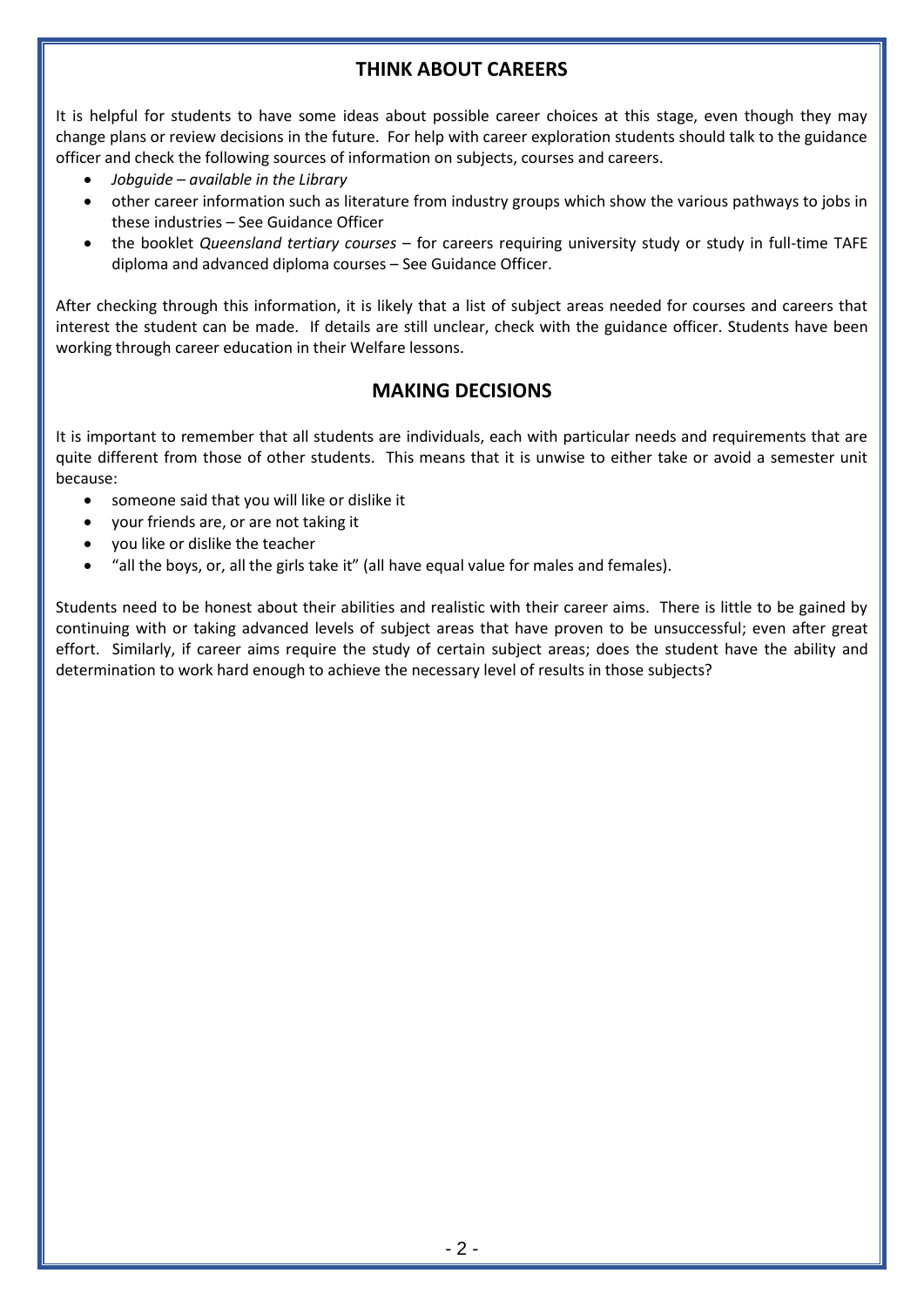# **ATAR & VET**

### **Assessment in Years 11 and 12**

Subject results in General subjects will be based on student achievement in four summative assessments — three internal assessments and one external assessment that QCAA sets and marks. Subject results in Applied subjects will be based on student achievement in four internal assessments.

For most General subjects, the internal assessment will contribute 75% to the final subject result, except in mathematics and science subjects, where it will contribute 50%.

External assessment will be in all General subjects, but it will not be used to scale a student's internal assessment result. Instead, the external assessment result will be added to the internal assessment result to arrive at a final subject result.

QCAA will endorse internal assessment instruments before they can be used for summative purposes in schools.

QCAA will confirm the grades schools award by reviewing a selected sample of student work for every subject in every school.

A network of trained assessors will ensure the quality and rigour of assessment and students' results.

### **Queensland Core Skills (QCS) Test**

The QCS test will no longer exist. The final QCS Test was held in 2019.

### **Queensland Certificate of Education (QCE)**

All students who complete Year 12 will receive a Senior Statement, which is a transcript of their results. Eligible students will also receive a QCE.

Students will be awarded an overall numerical score and a level of achievement (A–E) for each General subject. Applied subjects will be reported using a level of achievement only.

### **Tertiary Entrance Requirements (ATAR)**

The QCAA will no longer issue Tertiary Entrance Statements.

The Australian Tertiary Admission Rank (ATAR) will replace the OP. An ATAR is a number between 0.00 and 99.95. ATARs increase in increments of 0.05.

The Queensland Tertiary Admissions Centre (QTAC) will calculate ATARs from students' results using a process of inter-subject scaling.

An ATAR will be calculated from an eligible student's best five subject results, one of which may be an Applied subject or a competency based VET certificate at a level III or above.

Students must satisfactorily complete a QCAA English subject (C or better) to be eligible for an ATAR. However, a student's result in English will only contribute to their ATAR if it is one of their five best subject results.

#### **Tertiary Entrance Process**

QTAC will be responsible for tertiary entrance in Queensland.

The ATAR, calculated by QTAC, will be the primary mechanism used for school leavers seeking entrance to tertiary study in Queensland.

QTAC will no longer operate schedules for ranking students who are ineligible for an ATAR.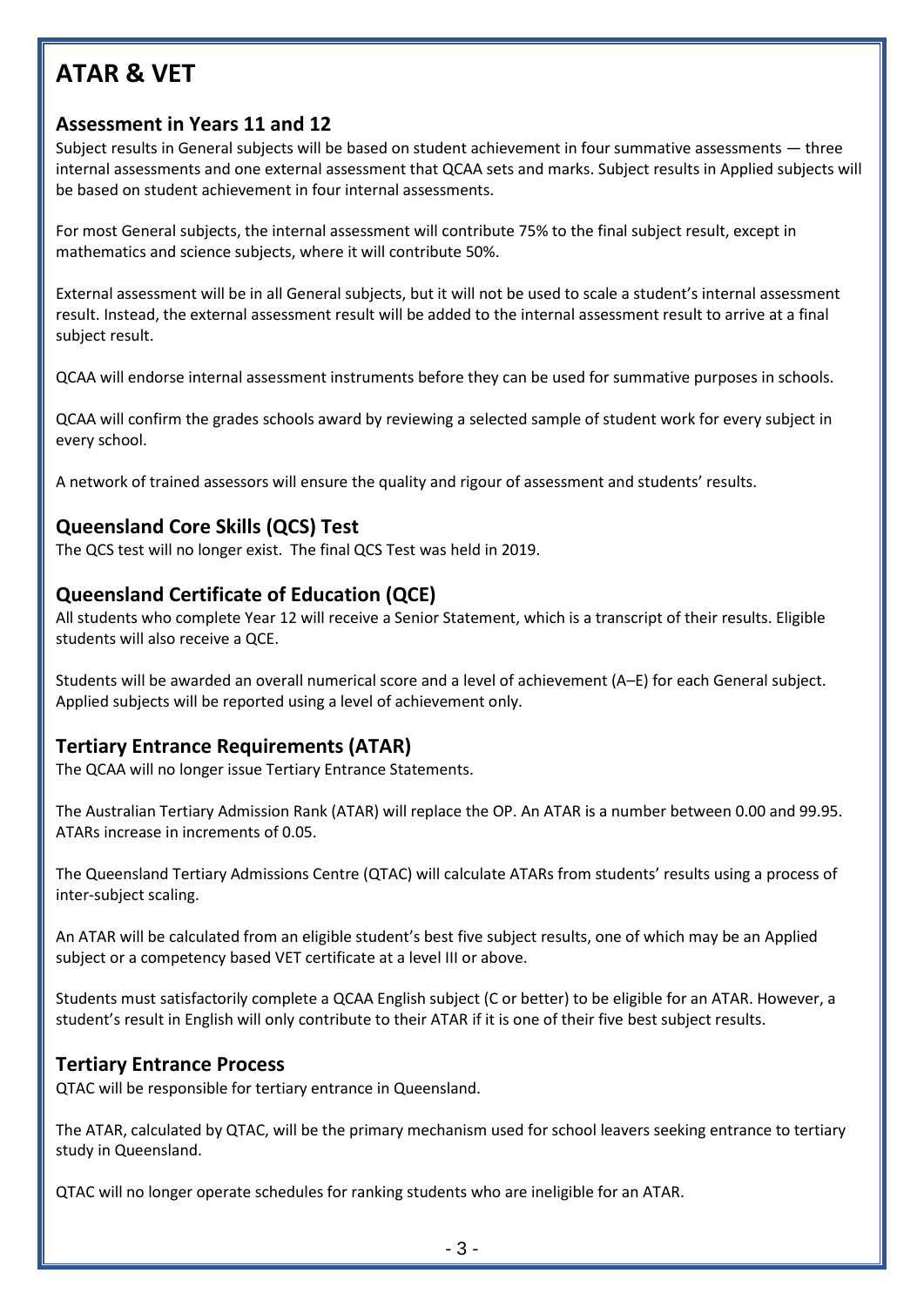### **QCAA 2022 Senior Subjects**

A full list of QCAA subjects can be located:

[https://www.qcaa.qld.edu.au/senior/new-snr-assessment-te/redev-snr-syll.](https://www.qcaa.qld.edu.au/senior/new-snr-assessment-te/redev-snr-syll)

The following list represents subjects offered in Year 11 2022.

General subjects are suited to students who are interested in pathways beyond senior secondary schooling that lead to tertiary studies and to pathways for vocational education and training and work.

Applied subjects are suited to students who are primarily interested in pathways beyond senior secondary schooling that lead to vocational education and training or work.

| English                             | General |
|-------------------------------------|---------|
| <b>Essential English</b>            | Applied |
| <b>Physical Education</b>           | General |
| Recreation                          | Applied |
| Accounting                          | General |
| <b>Business</b>                     | General |
| <b>Business Studies</b>             | Applied |
| Geography                           | General |
| Modern History                      | General |
| Legal Studies                       | General |
| <b>Essential Mathematics</b>        | Applied |
| <b>General Mathematics</b>          | General |
| <b>Mathematical Methods</b>         | General |
| <b>Specialist Mathematics</b>       | General |
| Biology                             | General |
| Chemistry                           | General |
| Physics                             | General |
| Aerospace Systems                   | General |
| Design                              | General |
| Food & Nutrition                    | General |
| <b>Industrial Technology Skills</b> | Applied |
| Drama                               | General |
| Visual Art                          | General |
| Visual Art in Practice              | Applied |
|                                     |         |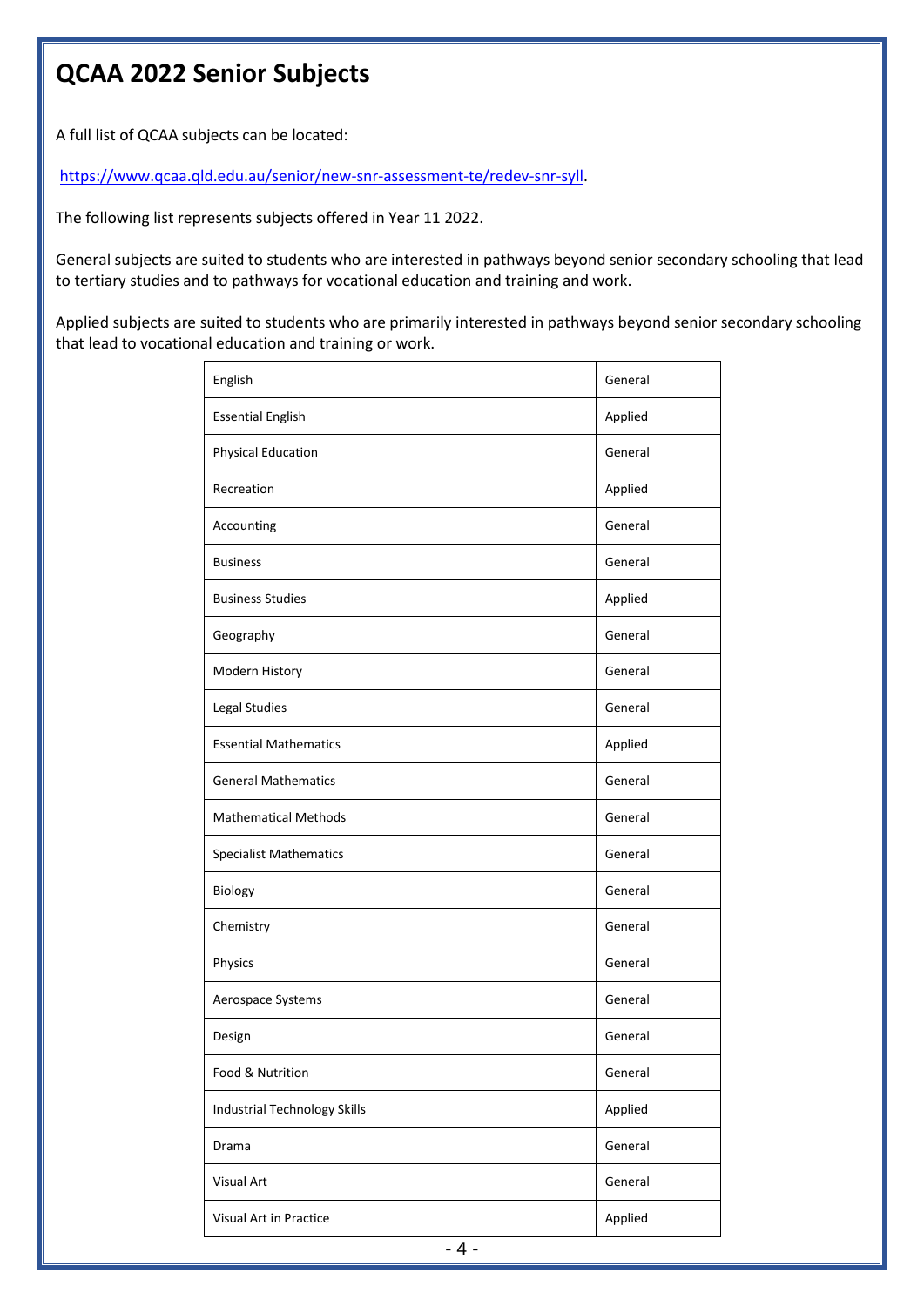### **AVIATION HIGH SCHOOL**

### **SUBJECT SELECTIONS FOR YEAR 10 IN 2022**

| All Study<br>Full year                                           | All<br>Study<br>Full year                                          | All<br>Study<br>Full year                                   | All Study<br><b>Full Year</b>                                                                                        | <b>ELECTIVES: Semester 1</b><br>Choose one "area of study" per<br>column |                                                                                              | <b>ELECTIVES: Semester 2</b><br>Choose one "area of study" per<br>column                                                                                                          |                                                                                                       |
|------------------------------------------------------------------|--------------------------------------------------------------------|-------------------------------------------------------------|----------------------------------------------------------------------------------------------------------------------|--------------------------------------------------------------------------|----------------------------------------------------------------------------------------------|-----------------------------------------------------------------------------------------------------------------------------------------------------------------------------------|-------------------------------------------------------------------------------------------------------|
|                                                                  |                                                                    |                                                             |                                                                                                                      | <b>Elective 1</b>                                                        | <b>Elective 2</b>                                                                            | <b>Elective 3</b>                                                                                                                                                                 | <b>Elective 4</b>                                                                                     |
| <b>ACARA</b><br><b>CORE Study</b><br><b>Area</b><br><b>MATHS</b> | <b>ACARA</b><br><b>CORE Study</b><br><b>Area</b><br><b>ENGLISH</b> | <b>ACARA</b><br><b>CORE Study</b><br>Area<br><b>SCIENCE</b> | <b>ACARA CORE</b><br><b>HISTORY</b><br><b>ACARA CORE</b><br><b>HEALTH AND</b><br><b>PHYSICAL</b><br><b>EDUCATION</b> | Data Analytics<br>Legal Studies<br>Music<br>Design<br>Health             | Food and Nutrition<br>Principles<br>Aerospace Studies<br>Drama<br>Chinese<br><b>Business</b> | Intro to Accounting<br>Certificate III in UAV<br><b>Applied Tourism</b><br><b>Health and Physical</b><br><b>Education Extension</b><br><b>Applied Aerospace</b><br><b>Studies</b> | Art<br>Digital<br>Technologies<br>Hospitality<br><b>Industrial Design</b><br>Technology<br>Philosophy |

NB: Classes offered may alter due to school resourcing and student numbers.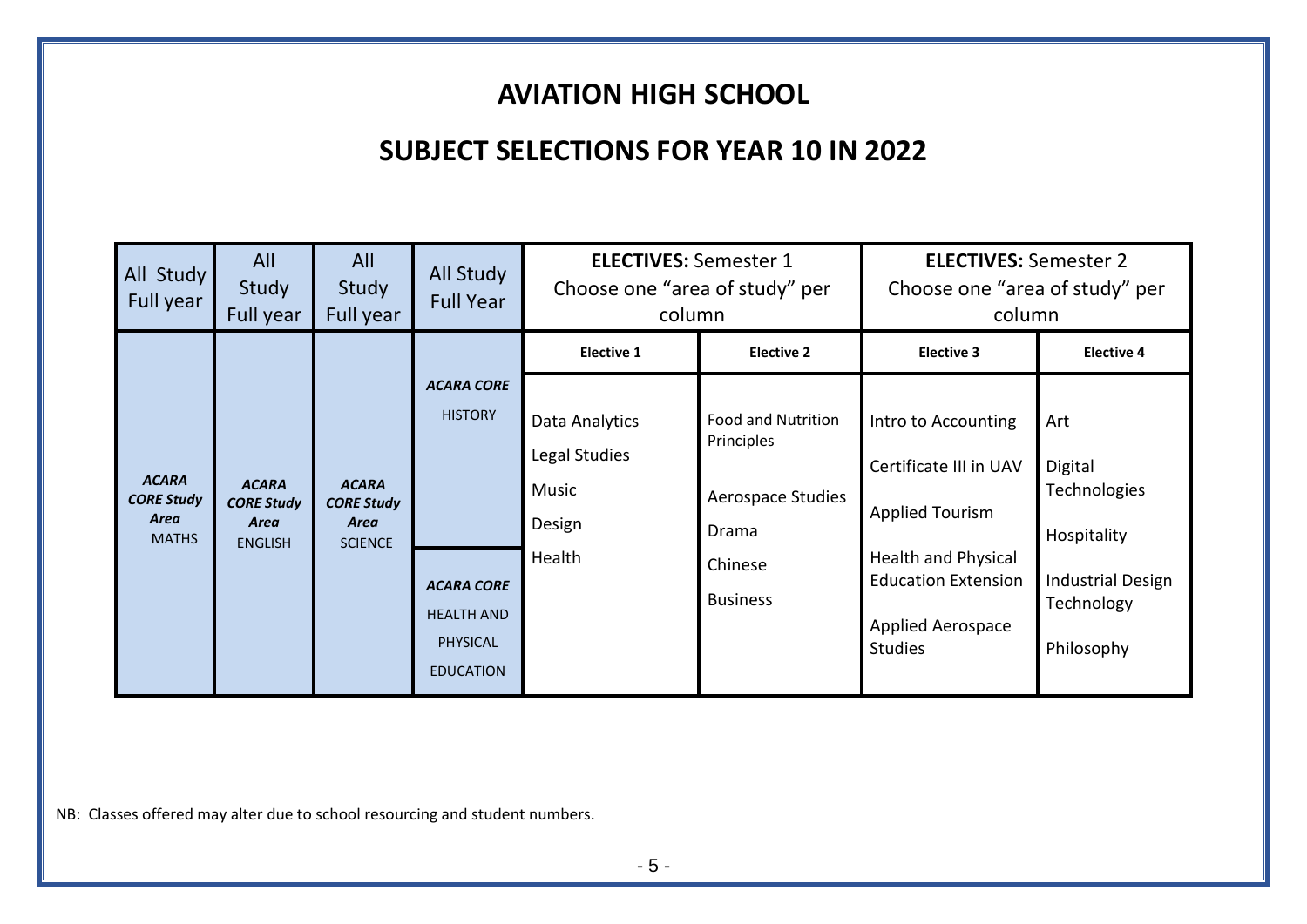# **Year 10 Subjects**

### **ENGLISH**

### **COURSE OVERVIEW**

English is central to the learning and development of all students. It helps create confident communicators, imaginative thinkers and informed citizen. It is through the study of English that individuals learn to analyse, understand, communicate and build relationships with others and the world around them.

The study of English helps young people develop the knowledge and skills needed for education, training and the workplace. It helps them become ethical, thoughtful, informed and active members of society. English also helps students to engage imaginatively and critically with literature to expand the scope of their experience. Aboriginal and Torres Strait Islander peoples have contributed to Australian society and to its contemporary literature and it literary heritage through their distinctive ways of representing and communicating knowledge, traditions and experience.

Units of work in Year 10 include:

- Satire
- Novel Study
- Shakespearean Drama
- Media Study

### **HOME STUDY REQUIREMENTS**

Wide reading, viewing, writing, discussing issues with family and researching constitute the regular home study in English. Year 10 students are expected to undertake 30 minutes home study following each lesson of the week.

### **ASSESSMENT SUMMARY**

There will be a range of written and spoken assignments and in class tests in English.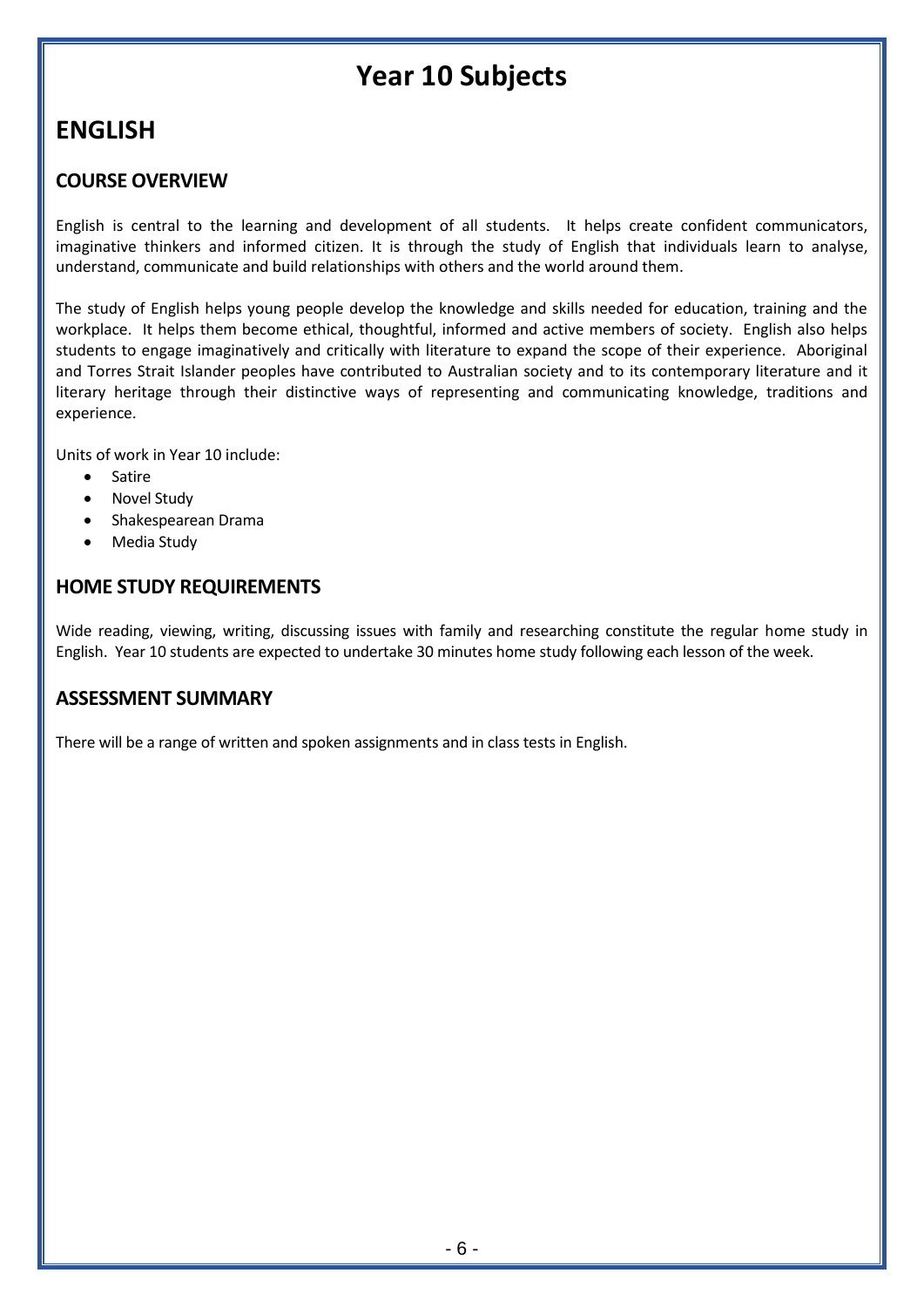### **HUMANITIES**

### **COURSE OVERVIEW**

History is a story, told by many story tellers, that links the past to the present. Through an understanding of their own and others' stories, students develop an appreciation of the richness of the human past and its implications for the future.

The content of the history curriculum is based on the interrelationship between historical knowledge, understanding and skills.

Geography is the study of the physical environment and how we interact with it. By developing an understanding of this relationship we are able to help and sustain a viable world for the future.

Strong connections exist between these 2 two disciplines of Humanities and the English and Mathematics syllabuses. Literacy and Numeracy skills are deeply embedded in historical understanding and geographical data and representations.

Topics for study in Year 10 may include:

- Rights and Freedoms
- Australia in the World
- Geographies of Interconnectedness
- Geographies of Well-being

All of these topics provide pre-requisite skills needed for the students if they decide to study Geography or Modern History in senior.

### **HOME STUDY REQUIREMENTS**

Reading, researching, writing, discussing issues with family, problem-solving and practical tasks constitute the regular home study of Humanities. Year 10 students are expected to undertake 30 minutes home study following each lesson.

### **ASSESSMENT SUMMARY**

There will be a range of written and spoken assignments and in class tests. These will require students to problem solve, explain, research, analysis data and historical information and graphically represent information.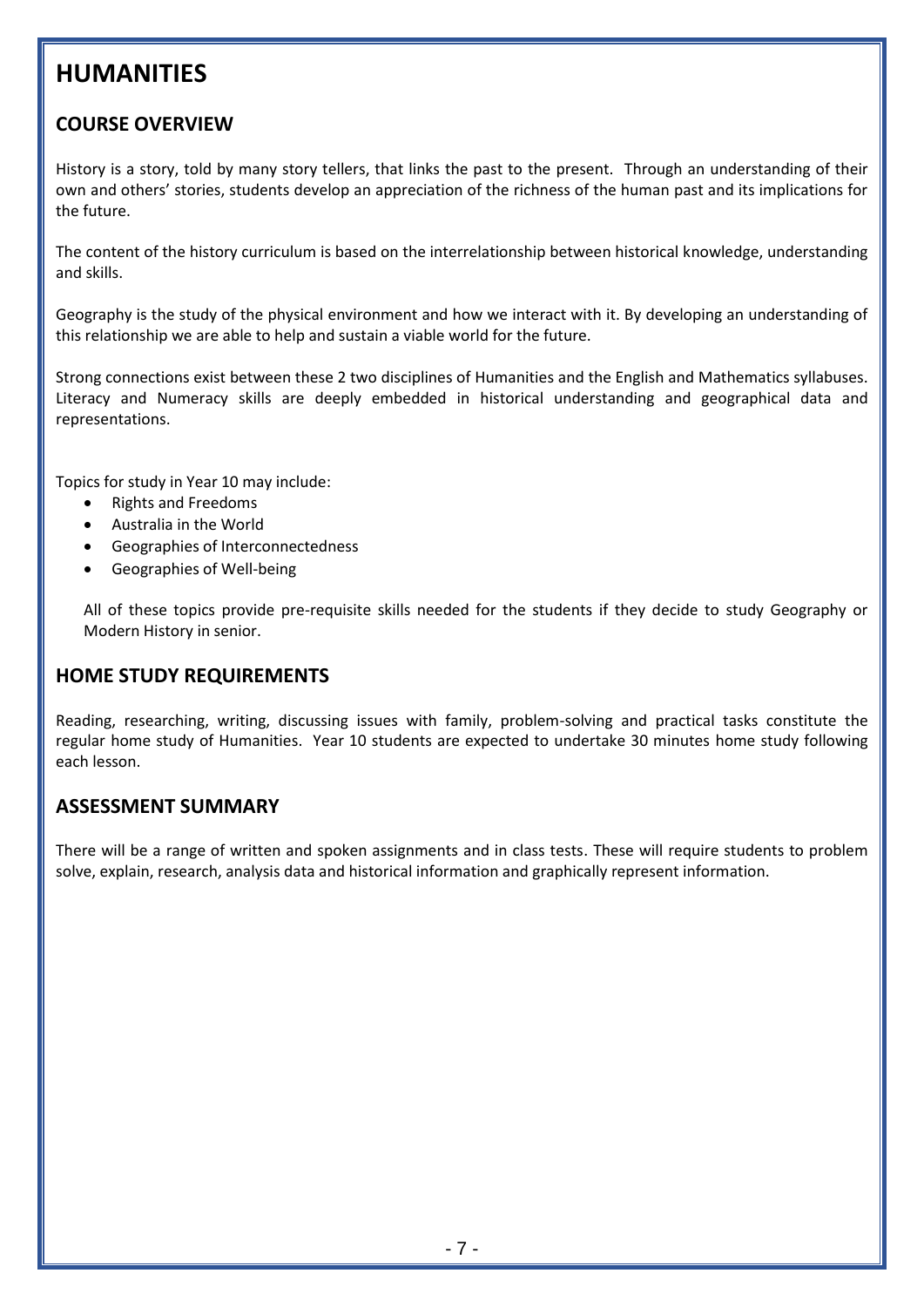### **MATHEMATICS**

### **COURSE OVERVIEW**

In Year 10 Mathematics, knowledge and understanding, together with the ways of working, provide mathematical understandings and skills to help students identify and undertake pathways for their senior education.

The ways of working provide a unique and coherent framework of processes of mathematical analysis and justification. Thinking, reasoning and working mathematically are essential elements of learning about and through mathematics.

Mathematical knowledge is dynamic because it is socially, culturally and historically constructed, responding to changing needs and expectations while also creating conditions for change. Mathematical understanding involves making connections among ideas, facts, concepts and procedures. Knowledge and understanding in Mathematics is organised by, and developed through, five interrelated organisers:

- Number and algebra
- Measurement and geometry
- Statistics and probability.

Year 10 Mathematics leads directly into the study of Essential Mathematics, General Mathematics, Mathematics Methods and Specialist Mathematics. Our students are sorted into classes at the beginning of Year 10 on the basis of their previous successes in mathematics so that they are able to proceed through the Year 10 learnings at a pace that will allow them to be fully prepared for Senior Mathematics. Students' achievement at the end of year 9 will determine placement in ACARA math 10 or math 10A programs and this will be determined by the Head of Department. Math 10A is an accelerated course that prepares students for advanced senior maths courses. Successful completion of Math 10A is a requirement for entry to Year 11 Mathematical Methods and Specialist Mathematics courses. There may be some flexibility between classes as the year progresses.

### **HOME STUDY REQUIREMENTS**

Student achievement results are generally at a higher standard when some review and study is completed each day at home. Teachers will sometimes set homework but students should be applying study skills to consolidate their own learning each day at home whether homework is set or not. In addition, there will be assignment tasks to be completed which also contribute towards term grades. Grading of student work is in keeping with the processes that are applied to Senior Mathematics.

### **ASSESSMENT SUMMARY**

Students demonstrate evidence of their learning over time in relation to the following assessable elements:

- Understanding
- Fluency
- Problem solving
- Reasoning.

Grades for each assessment period are derived from the accumulation of demonstrated achievement in assignment work and structured written tests in class. All students are given the opportunity to demonstrate their skills in extension topics throughout the program.

#### **ADDITIONAL INFORMATION**

There are a number of on-line tutorial materials available that cover each topic in the learning program. These are especially useful in building student confidence in mathematical operations. Subject selections for the senior school will be guided by student success and career aspirations in this course.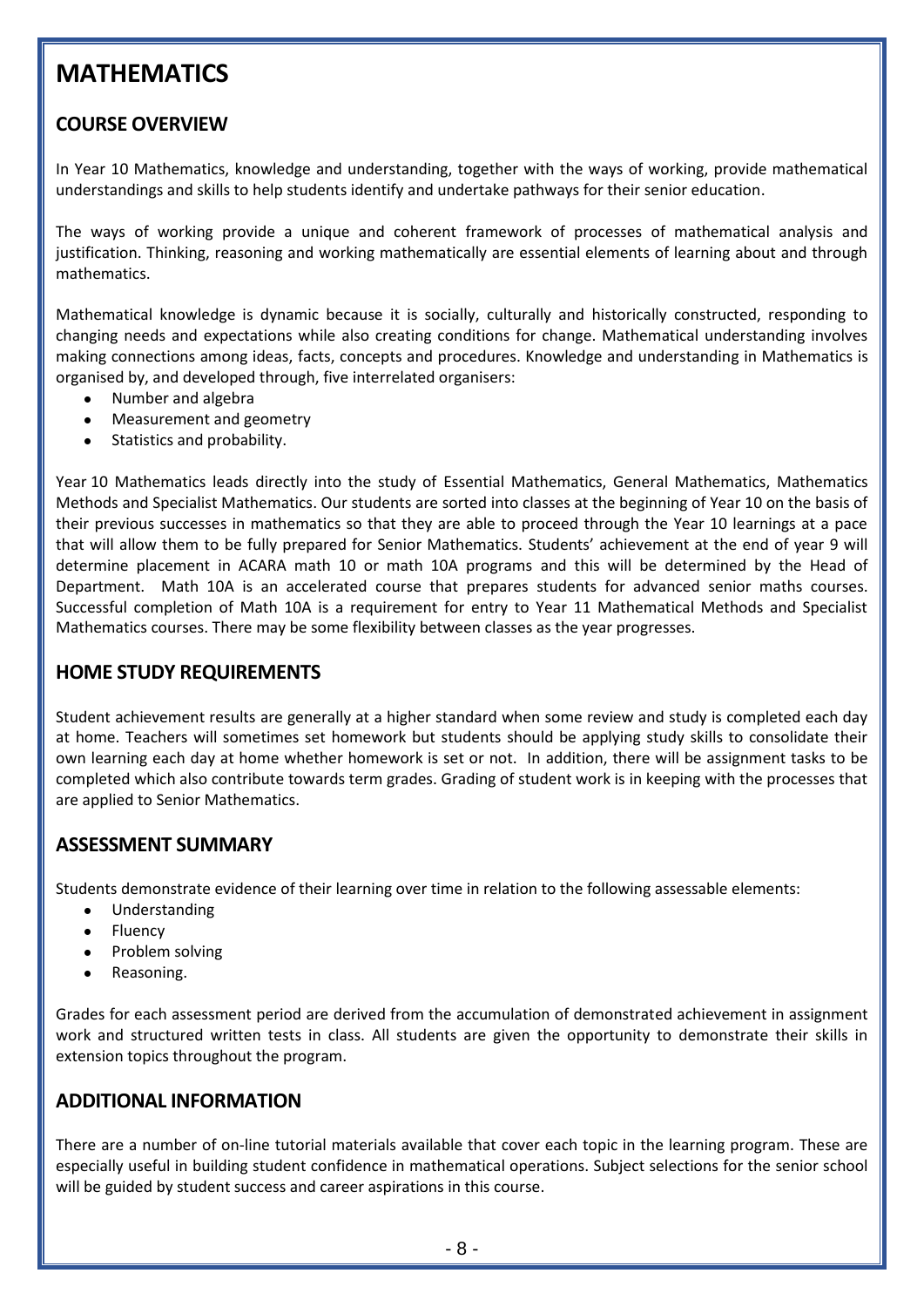# **HEALTH & PHYSICAL EDUCATION**

### **COURSE OVERVIEW**

In Health and Physical Education, students develop the skills, knowledge, and understanding to strengthen their sense of self, and build and manage satisfying, respectful relationships. They learn to build on personal and community strengths and assets to enhance safety and wellbeing. Students learn to navigate a range of healthrelated sources, services and organisations.

At the core of Health and Physical Education is the acquisition of movement skills and concepts to enable students to participate in a range of physical activities. As a foundation for lifelong physical activity participation and enhanced performance, students acquire an understanding of fitness components, energy systems and fuel for physical activity.

The course is divided into theory and practical units.

### **THEORY UNITS**

- Mental Health and Health Promotion
- Exercise Science and Energy Systems

### **PRACTICAL UNITS**

- Touch
- Volleyball
- **Athletics**
- Basketball/ Netball
- Gym
	- \*These may change based on weather, student numbers, available teaching spaces and theory units studied.

### **HOME STUDY REQUIREMENTS**

This subject requires students to complete home study task. This includes revising lesson content, completing class tasks and preparing for assessment with exam preparation or assignment writing. Students will have home study every week.

### **ASSESSMENT SUMMARY**

Assessment is continuous throughout the course with 50% of the mark consisting of research assignments and essays. The remaining 50% of the subject mark is made up by results from the students' physical performance across the practical units studied.

### **ADDITIONAL INFORMATION**

For practical components of the course, students must wear the correct Aviation High sports uniform and broadbrimmed sports hat. Students are to wear enclosed black leather shoes suitable for physical activity. A student unable to participate in the lesson must provide the teacher with a note explaining the circumstances why they are not participating at the beginning of the lesson. Students will be given relevant theory work to do or assist with the lesson delivery.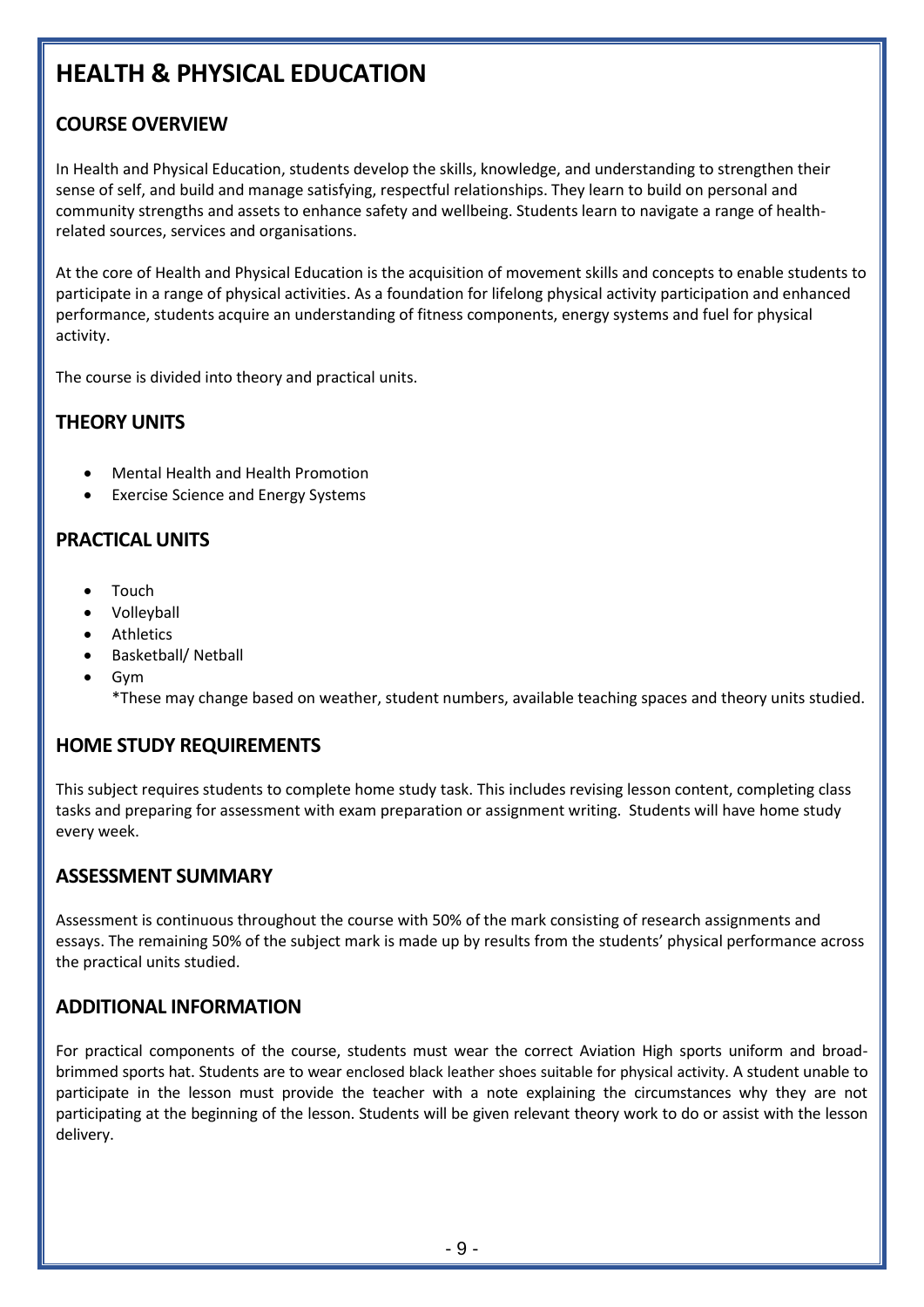### **SCIENCE**

### **COURSE OVERVIEW**

Science is a dynamic, collaborative and future-thinking field of human endeavour that has emerged through a need to understand natural phenomena. Scientific understandings are constructed using theories, laws, models and concepts — they are open to questioning and are developed and modified over time. The discipline of science employs methods for observing the world, making predictions and testing hypotheses. It values ethical inquiry and a respect for evidence. Science contributes to the development of a sense of wonder and engagement with the natural world.

Science as a school subject is practical, with experiments and hands-on investigations at its heart. Practical activities engage students, producing excitement and curiosity. Investigations develop a deeper understanding of the nature of science and of a particular topic or context. They foster problem-solving skills that are transferable to new situations.

Science learning in Year 10 continues the development of scientifically literate individuals who:

- are able to connect scientific knowledge to everyday life and the world around them
- are interested in and can talk meaningfully about science
- can identify scientific questions, and investigate and draw evidence-based conclusions
- are skeptical and questioning of claims made by others
- can make informed decisions about the environment and their own health and wellbeing.

The Year 10 Science learning area leads directly into the study of Biology, Chemistry, Physics and Science in Practice in Year 11. Our students are sorted into classes at the beginning of Year 10 on the basis of their previous successes in science so that they are able to proceed through the Year 10 learnings at an appropriate pace.

Students' achievement at the end of year 9 will determine placement in ACARA Science 10 or Science 10A programs. Science 10A is an accelerated course that prepares students for advanced senior science courses. Successful completion of Science 10A is a requirement for entry to Year 11 Biology, Chemistry and Physics courses. There may be some flexibility between classes as the year progresses.

### **HOME STUDY REQUIREMENTS**

Much of the report writing will be completed during home study time but students will also be expected to complete research tasks and learning review activities on a regular basis. Research has shown that home study can have a significant impact on achievement in science.

### **ASSESSMENT SUMMARY**

Students will be engaging with a wide variety of practical learning tasks. These will be complemented by regular written reports which will feature in the overall assessment of the course supplemented by formal tests and extended writing assignment tasks.

#### **ADDITIONAL INFORMATION**

There are a range of free digital textbooks to assist with Science 10A so having a digital device in class would be beneficial.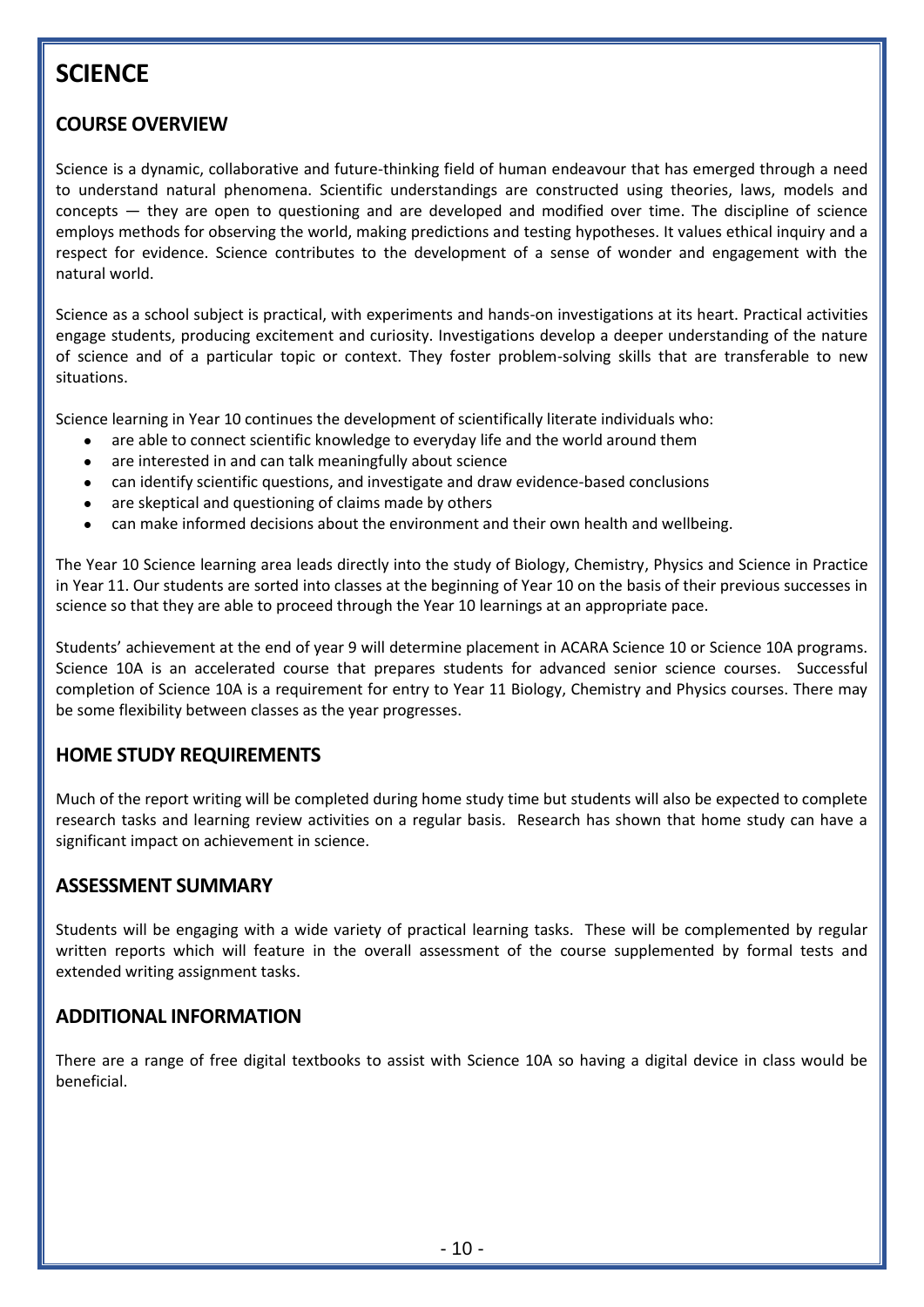# **ELECTIVES**

### **AEROSPACE STUDIES**

### **COURSE OVERVIEW**

The aerospace industry is characterised as a highly structured and ordered environment, and Aerospace Studies provides students with an opportunity to gain an understanding of the underlying principles of aviation and aerospace, including the structure, management and regulation of aviation and aerospace businesses and enterprises.

Students will use our Flight Simulation facility to aid in learning the different aspects of the course content.

#### **The two primary areas of study are:**

- Aeronautics and Astronautics
- The Business of Aviation and Aerospace

#### **The four themes used to gain understanding of the two areas of study at Aviation High School are:**

- Basic Aeronautical Knowledge
- History of Aviation and Aerospace
- Construction and Design
- Business and profitability of the Aerospace Industry

Students may focus on different aircraft during the course to consolidate the concepts being taught.

### **HOME STUDY REQUIREMENTS**

Students are expected to review class work regularly and Year 10 students are expected to undertake 30 minutes home study following each lesson.

### **EXCURSIONS**

There may be some opportunity for field trip experiences to local and other sites which may involve travel costs. In some excursions the expenses may be covered by the industry partners and are aimed at giving students exposure to various aviation industries.

#### **ASSESSMENT SUMMARY**

The assessment program may include a range of:

- written tests
- extended written responses
- Design Folio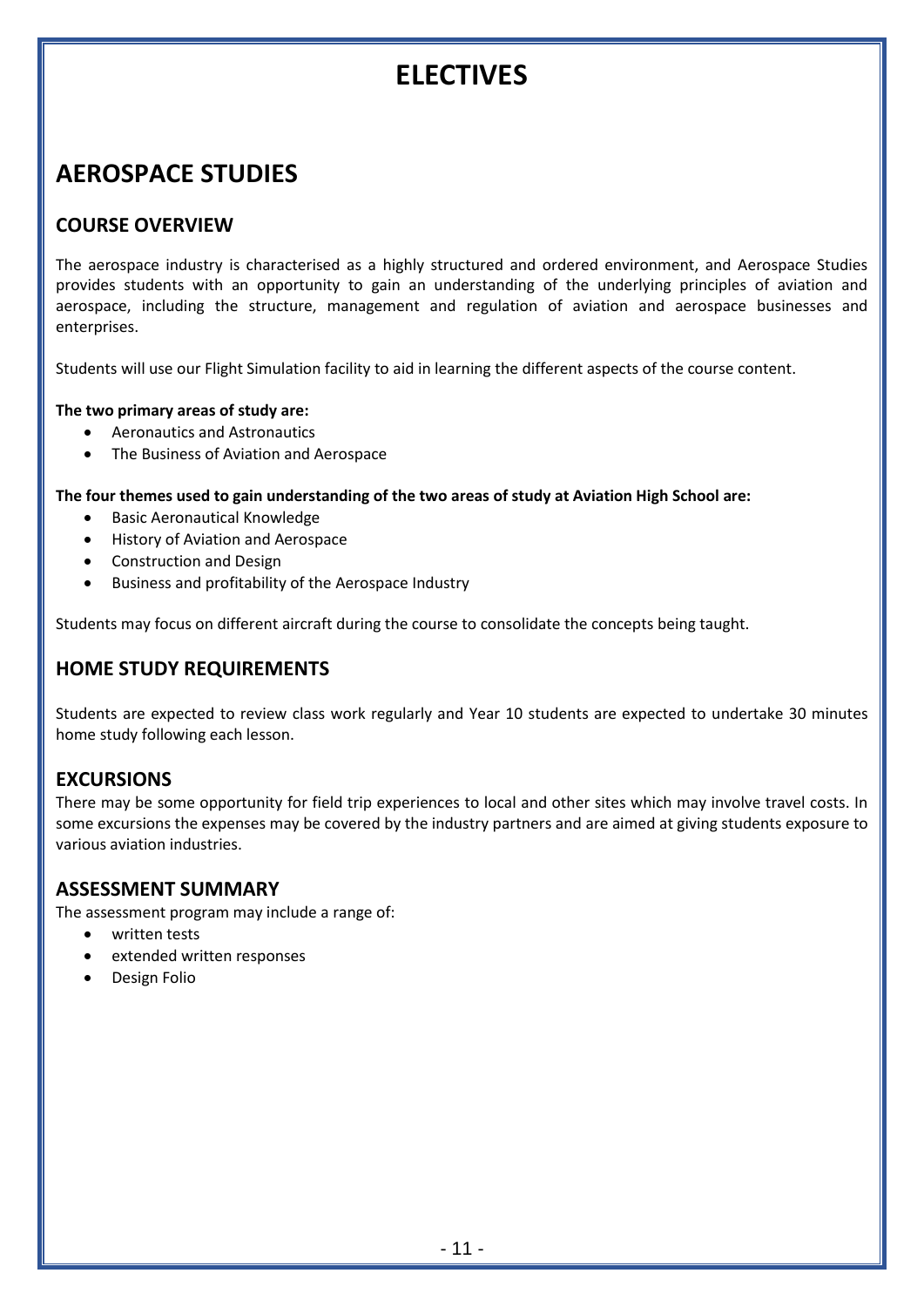### **APPLIED AEROSPACE STUDIES**

### **COURSE OVERVIEW**

The aerospace industry is characterised as a highly structured and ordered environment, and Aerospace Studies provides students with an opportunity to gain an understanding of the underlying principles of aviation and aerospace, including the structure, management and regulation of aviation and aerospace businesses and enterprises.

Students will use our Flight Simulation facility to aid in learning the different aspects of the course content.

#### **The two primary areas of study are:**

- Aerospace Systems and Structures
- Human Factors

**The four themes used to gain understanding of the two areas of study at Aviation High School are:**

- Introduction to Aircraft Systems
- Construction and Design
- Safety Management Systems
- Human Factors in Aviation

#### **HOME STUDY REQUIREMENTS**

Students are expected to review class work regularly and Year 10 students are expected to undertake 30 minutes home study following each lesson.

### **EXCURSIONS**

There may be some opportunity for field trip experiences to local and other sites which may involve travel costs. In some excursions the expenses may be covered by the industry partners and are aimed at giving students exposure to various aviation industries.

### **ASSESSMENT SUMMARY**

The assessment program will include

- written tests
- extended written responses
- design folio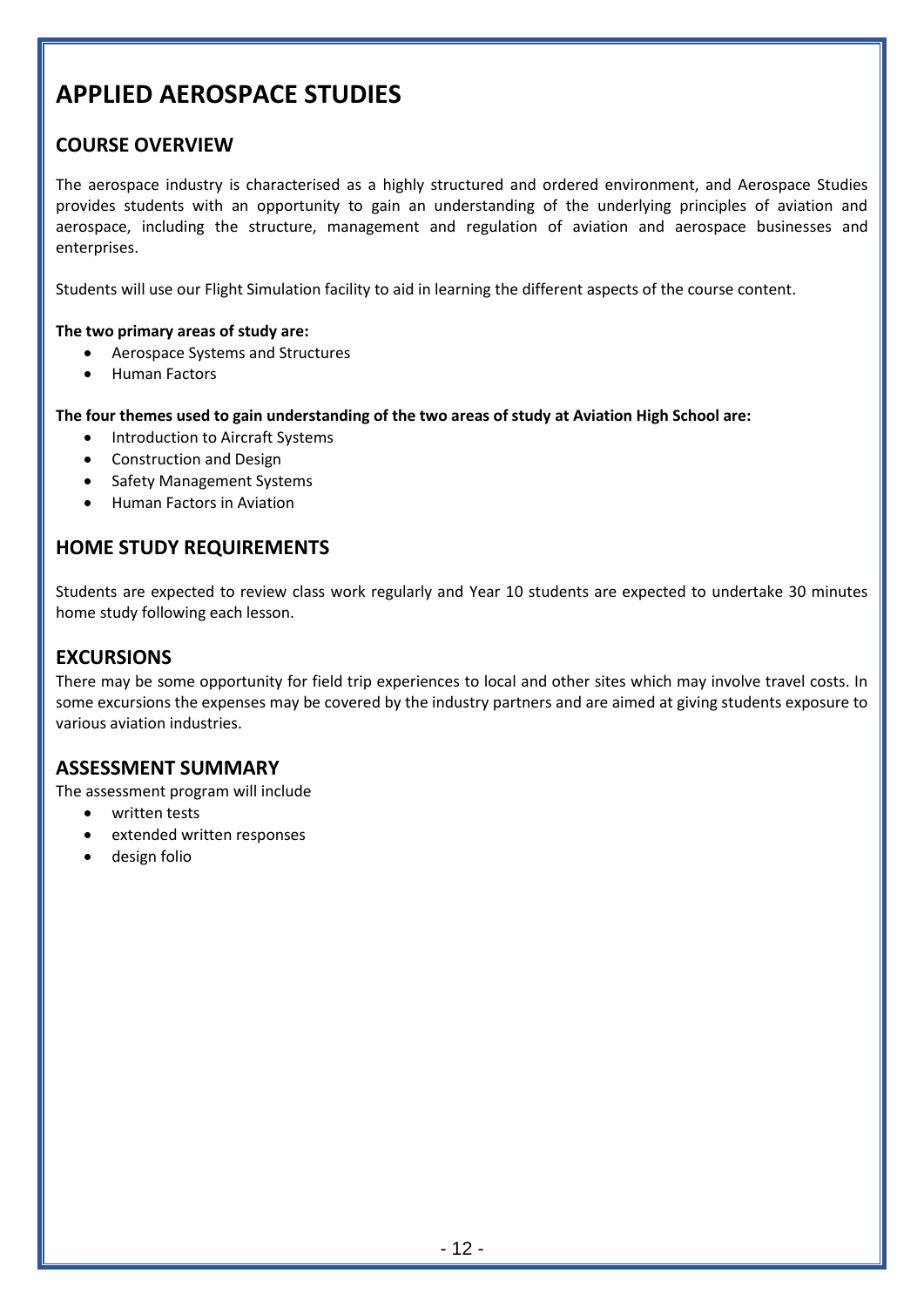### **APPLIED TOURISM**

### **COURSE OVERVIEW**

Tourism is one of the world's largest industries, directly employing approximately 105 million people and accounting for 9.8% of the global gross domestic product. Tourism is also one of Australia's most important industries, assuming increasing value as a source of expanding business and employment opportunities.

In Tourism, students examine the socio-cultural, environmental and economic aspects of tourism, as well as tourism opportunities, problems and issues across global, national and local contexts. Tourism provides opportunities for Queensland students to develop understandings that are geographically and culturally significant to them by, for example, investigating tourism activities

related to local Aboriginal and Torres Strait Islander communities.

This course is an Introduction to the applied senior subject of Tourism. It is designed to give students a taste of the intellectual, technical, operational and workplace skills, needed to appreciate the role of the tourism industry, its structure, scope and operation of the related sectors of travel, hospitality and visitor services. Studying Tourism can establish a basis for further education and employment in businesses and industries such as tourist attractions, cruising, gaming, government and industry organisations, meeting and events coordination, caravan parks, marketing, museums and galleries, tour operations, wineries, cultural liaison, tourism and leisure industry development, and transport and travel. It prepares the student to be a valuable member of staff in a tourism business or venture.

Studying Tourism can lead to:

- government and industry organisations
- meeting and events coordination
- marketing
- tour operations
- cultural liaison
- tourism and leisure industry development
- transport and travel.

### **COURSE ORGANISATION**

The topics studied across the course may include:

- Types of Tourism
- Tourism sectors
- Tourism Data ad its use
- **Marketing**
- Attractions/Theme Parks in Queensland and Australia

#### **ASSESSMENT**

Assessment items each year selected from:

- Short response test
- Data Analysis
- Presentations
- Reports.

There will be opportunities to visit Tourism sites, Attractions and Theme Parks as a vital part of their study program.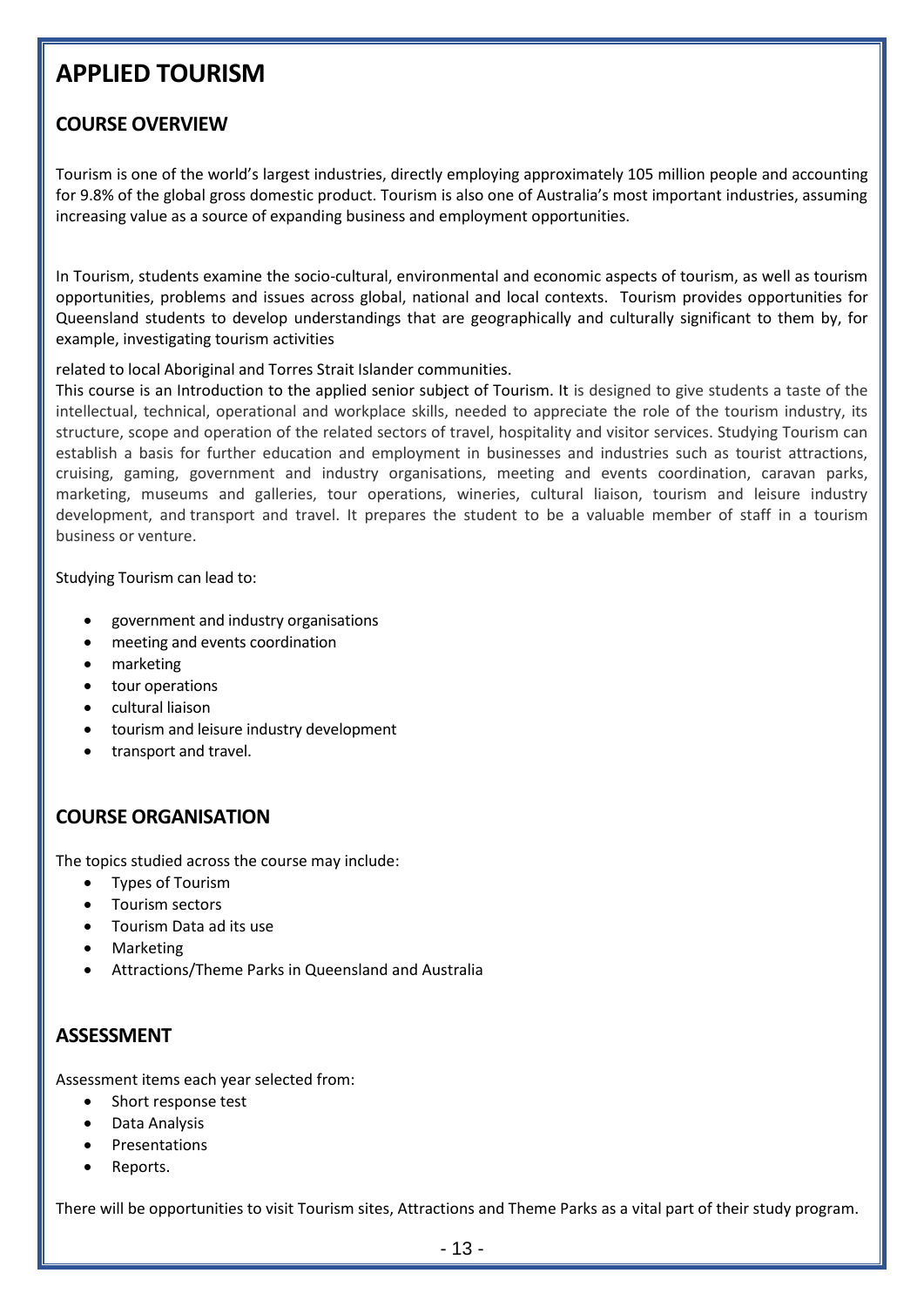### **ART**

### **COURSE OVERVIEW**

Art offers a unique way for students to communicate and connect with their world using critical and creative thinking. In Year 10 students will further develop their ability to make and display 2D and / or 3D images and objects. Students will use visual language and expression to analyse, interpret, evaluate and reflect.

Students will respond to a range of concepts and focuses by working through a unit-based course of study.

### **UNITS OF STUDY:**

- Printmaking techniques (Block and Intaglio) exploring the concept of 'Place'
- Found object sculpture exploring the use of material to generate social commentary
- Appraising Tasks Analysis and evaluation of artworks (Elements & Principles)

### **HOME STUDY REQUIREMENTS**

The general purpose of homework in this subject is to promote good study habits and attitudes, and to further develop students' skills. Specifically, home study will be used to have students complete work begun in class, to extend some advanced students, or to prepare students for their next lesson. In Art the Visual Diary has to be worked on in class and at home.

### **ASSESSMENT SUMMARY**

Students are assessed on the making, appraising and display of their artwork. Assessment tasks will take the form of:

- creating 2D and/or 3D images and objects
- appraising tasks (short and/or extended written responses).

### **ADDITIONAL INFORMATION**

This course allows for the development of individual art skills and interests. *Students who intend to undertake the Senior Visual Art Course in Years 11 and 12 should preferably have completed Year 10 Visual Art.*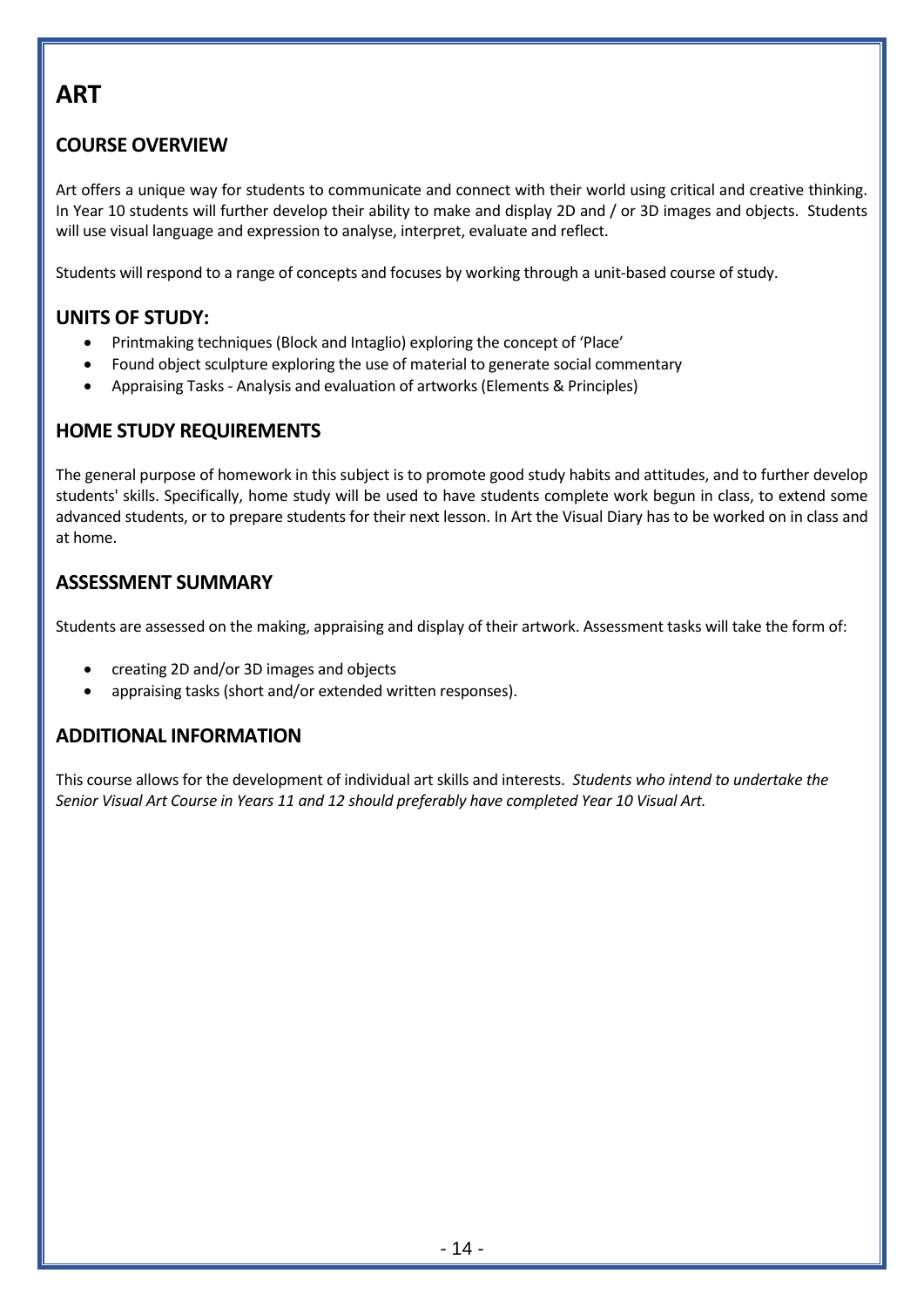### **BUSINESS STUDIES**

### **COURSE OVERVIEW**

The study of Business is relevant to all individuals in a rapidly changing, technology focused and innovation driven world. The knowledge and skills developed in Business will allow students to contribute meaningfully to society, the workforce and the marketplace and prepare them as potential employees, employers, leaders, managers and entrepreneurs of the future. As they start to become independent learners Business will teach them to manage finance, make good decisions about goods and services and to be aware of their legal rights and responsibilities as Business owners or consumers. This subject will introduce students to the practical application of business financial records. The subject focuses on preparation and interpretation of financial reports, business documents and book keeping principles.

### **COURSE OUTLINE**

- Entrepreneurship
- Ideation and Venture Creation
- **Communication**
- International Business
- Events Management
- Stock market.

### **HOME STUDY REQUIREMENTS**

Approximately 15 minutes home study is set per night. This is used to reinforce the objectives studied in class.

### **ASSESSMENT SUMMARY**

Assessment is continuous and is class based. Teachers determine what is necessary to be tested in accordance with student needs.

### **ADDITIONAL INFORMATION**

Year 10 Business Studies provides an opportunity for students to gain an understanding of the fundamentals skills required for success in Senior Accounting, Business or Certificate II in Business.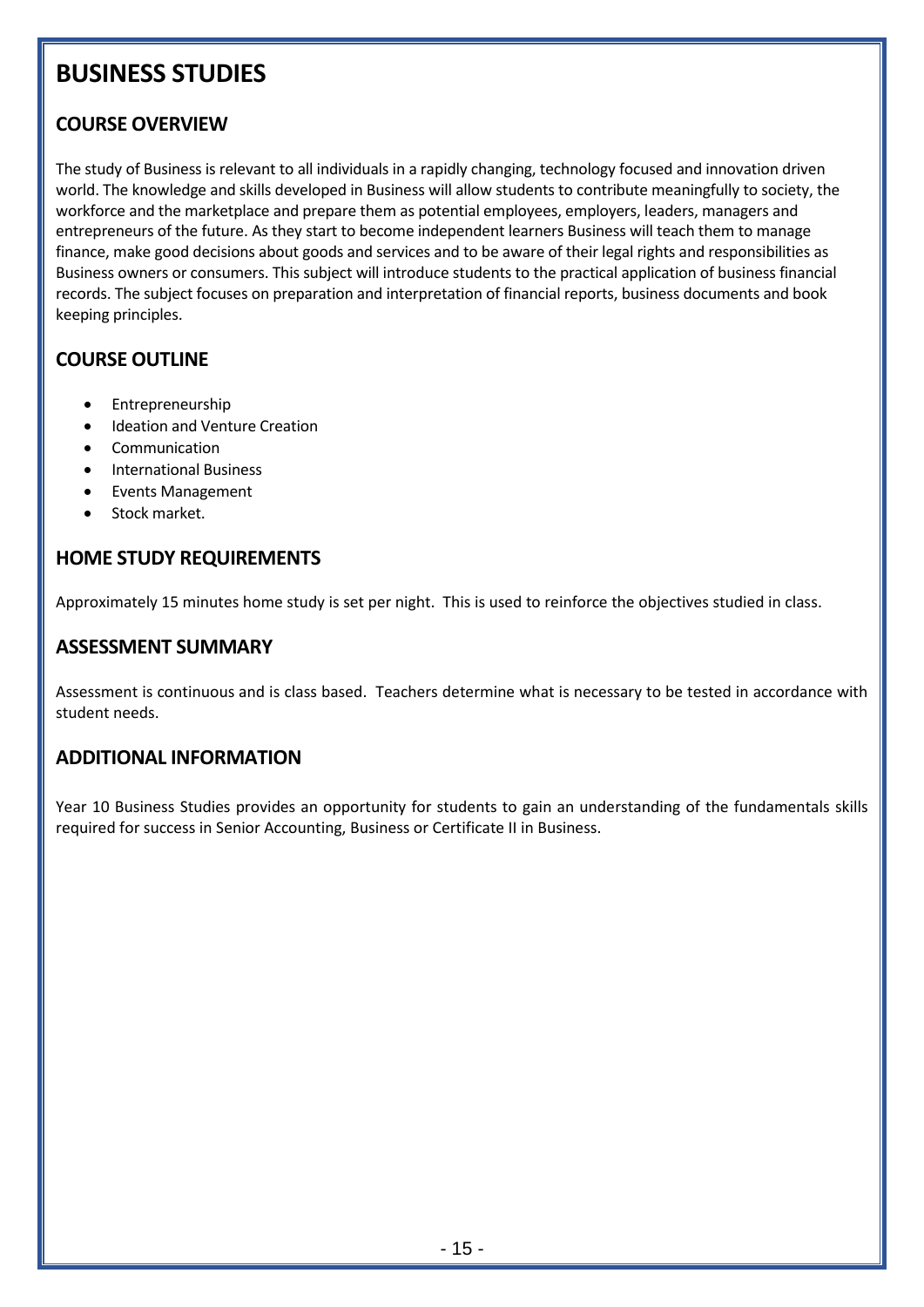### **Cert 3 UAV**

### **COURSE OVERVIEW**

This qualification is relevant to individuals operating remotely piloted aircraft systems (RPAS) within visual line of sight (VLOS), below 400 feet above ground level (AGL), in day visual meteorological conditions (VMC), outside of controlled airspace, greater than 3 nautical miles from an aerodrome, outside of populous areas.

Remote pilot duties include applying technical and non-technical aviation skills and knowledge within RPAS operational environments.

This qualification forms some of the requirements for certification by the Civil Aviation Safety Authority (CASA) as described in Civil Aviation Safety Regulation (CASR) Part 101 Division 101.F.3—Certification of UAV controllers.

Operational flight crew are to satisfy General and Aviation English Language Proficiency (ELP) requirements as directed by aviation regulatory authorities.

*A total of 14 units of competency are completed:*

AVIE0001 - Operate aeronautical radio

AVIF0013 - Manage human factors in remote pilot aircraft systems operations

AVIF3023 - Apply regulations and policies during remote pilot aircraft systems operations

AVIH3019 - Navigate remote pilot aircraft systems

AVIK3002 - Use infotechnology devices in an aviation workplace

AVIW3037 - Manage remote pilot aircraft systems pre- and post-flight actions

AVIW3038 - Operate and manage remote pilot aircraft systems

AVIY3073 - Control remote pilot aircraft systems on the ground

AVIY3074 - Launch remote pilot aircraft systems

AVIY3075 - Control remote pilot aircraft systems in normal flight

AVIY3076 - Recover remote pilot aircraft systems

AVIY3077 - Manage remote pilot aircraft systems in abnormal flight situations

AVIY3078 - Manage remote pilot aircraft systems energy source requirements

AVIZ3052 - Apply situational awareness in remote pilot aircraft systems operations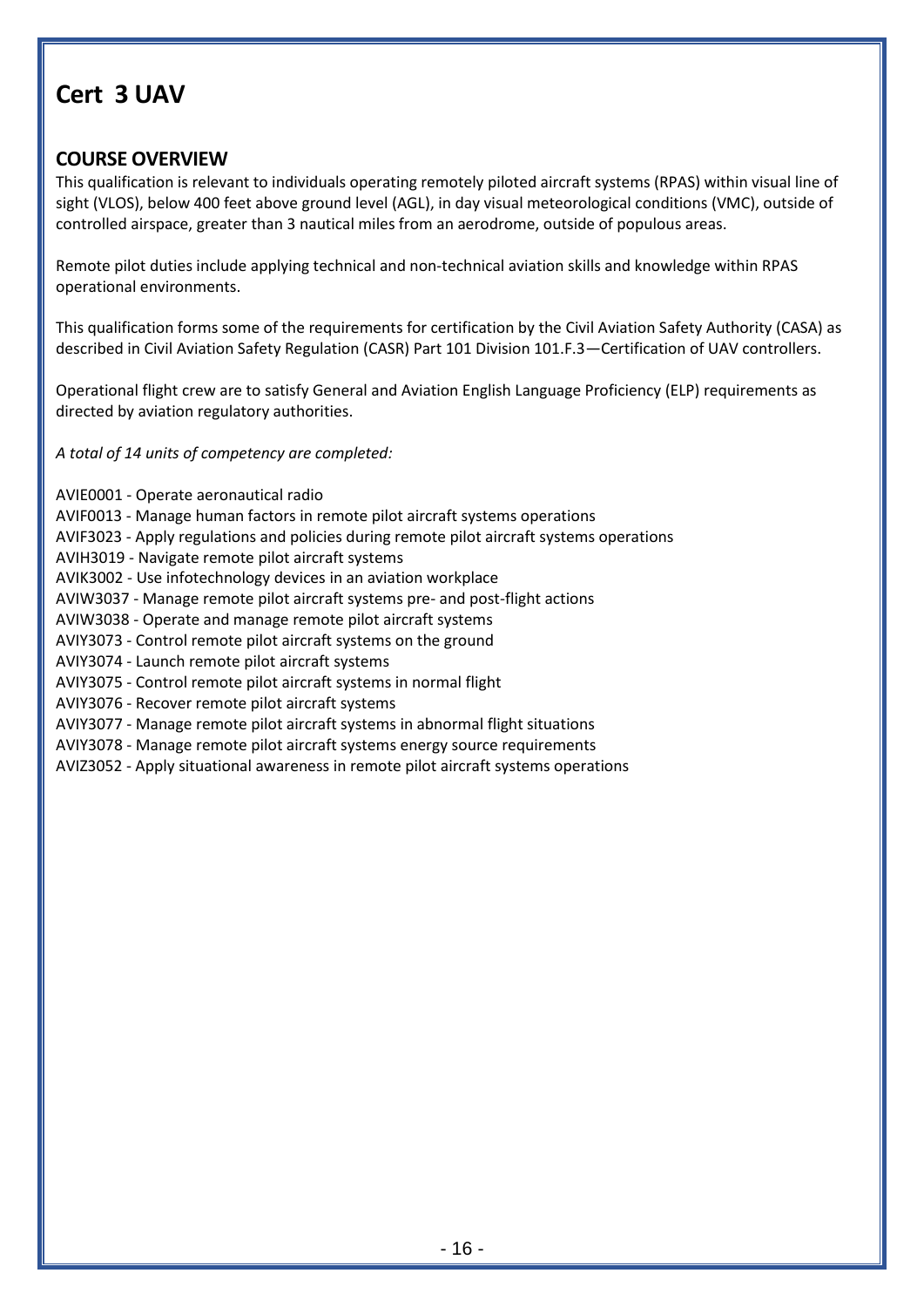### **CHINESE**

### **COURSE OVERVIEW**

Students will show they can use spoken and written Chinese to initiate and sustain interactions in familiar and unfamiliar contexts. Year 10 Chinese will focus on the exchange of information, ideas and opinions in the Chinese dialect and make enquiries into the experiences and opinions of others, using question words to elicit more information. The student responds to narratives, identifying language features that do not translate easily between cultures, mediating these ideas and expressing insights in Chinese while adjusting language use for different audiences.

Student writing will organise ideas according to themes or sequences events using specific time words.

### **HOME STUDY REQUIREMENTS**

Students will be expected to practice their spoken and written use of the Chinese language through set tasks.

### **ASSESSMENT SUMMARY**

The assessment instruments completed across this course will consist of the following modes:

- Examination  $-$  written response
- Examination spoken
- Portfolio tasks

### **ADDITIONAL INFORMATION**

To study Year 10 Chinese students must have completed Year 9 Chinese.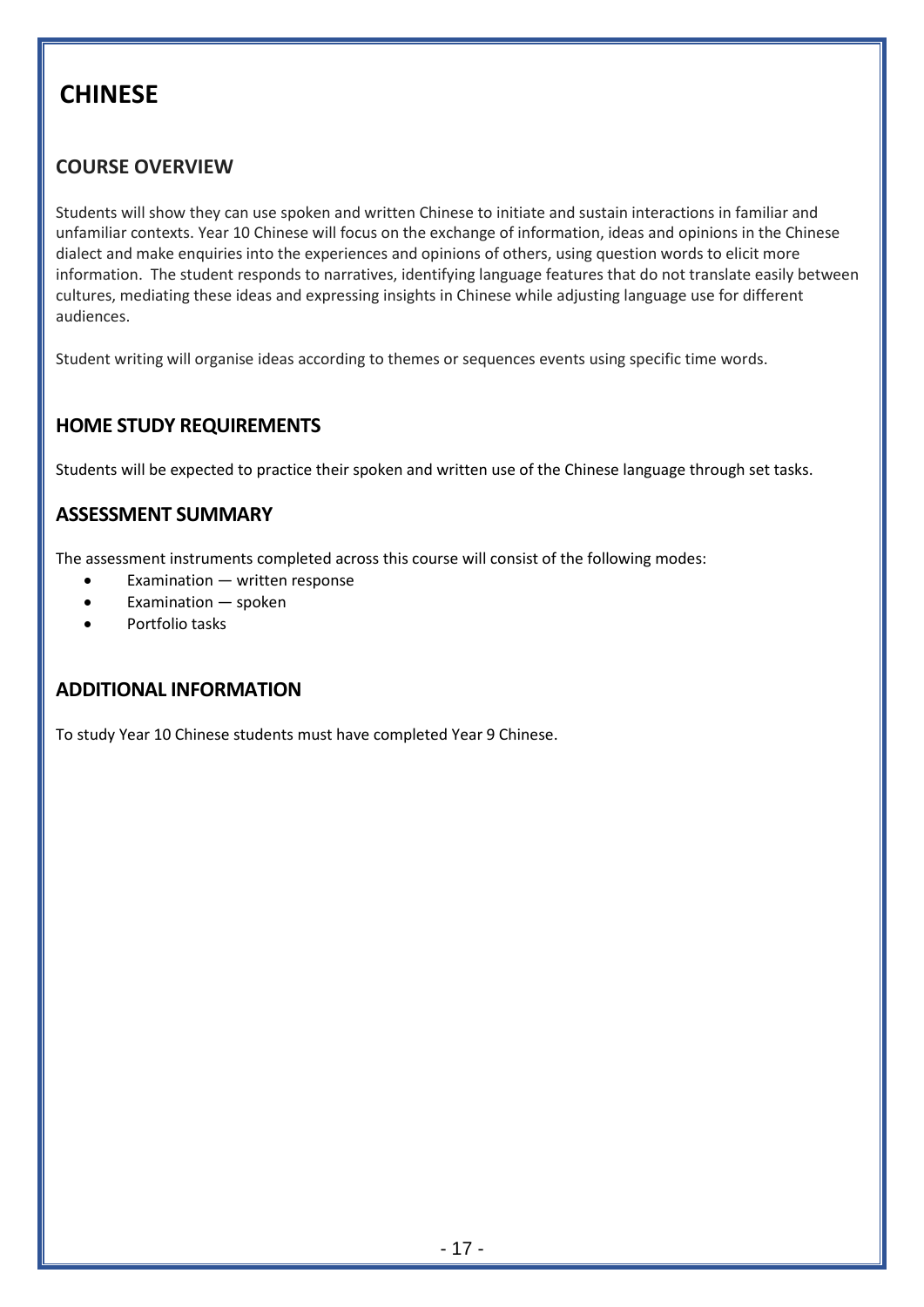# **DATA ANALYTICS**

### **COURSE OVERVIEW**

90% of all data in existence today was created in the past two years. With the explosion of data collection comes the need for people to work out what it means, so Aviation High School's Data Analytics course introduces students to the world of data collection, processing and interpretation.

Our course is designed to build fundamental skills necessary for young people to analyse data to see emerging trends and patterns to aid problem-solving.

Topics for study in Year 10 include:

- Spread sheeting
- Regression
- Probability
- Data analysis
- Problem-solving
- Presentation skills
- Communication skills
- Coding.

### **HOME STUDY REQUIREMENTS**

Students are expected to review class work regularly and build fluency in practical skills, such as spread sheeting and coding. Year 10 students are expected to undertake 30 minutes home study following each lesson.

#### **ASSESSMENT SUMMARY**

There will be a range of written, multimodal and web development assessments.

### **ADDITIONAL INFORMATION**

This course will be helpful for:

- Students wishing to study Physics or Digital Solutions in Yr 11 and 12.
- Students who want to solve complex problems.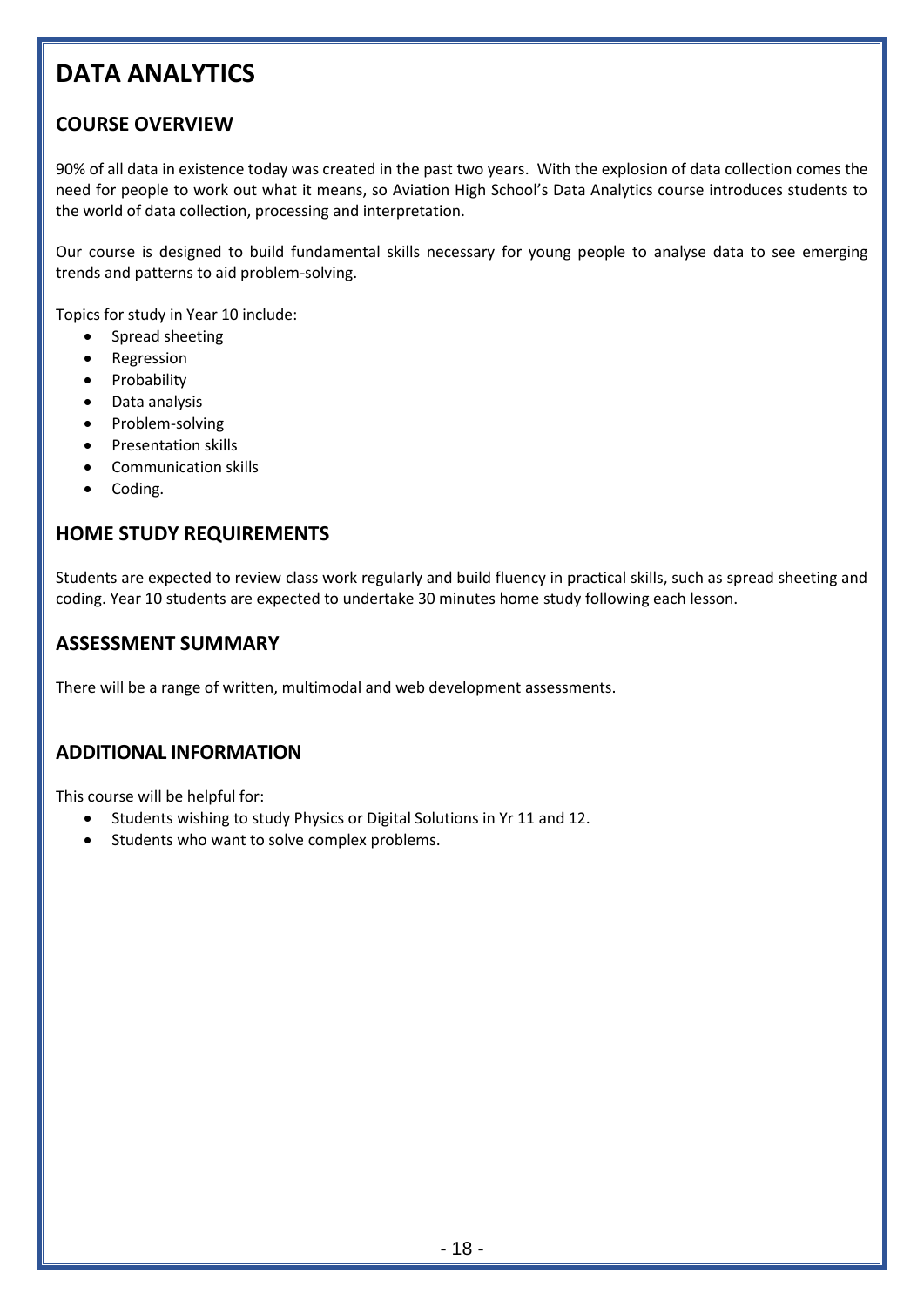### **DESIGN TECHNOLOGY**

### **COURSE OVERVIEW**

Students will learn to communicate visually through the use of sketching, computer aided design and technical drawing. Students will be able to work in both 2D and 3D areas and will learn many foundation skills needed for more advanced Graphics.

Throughout the year the following areas will be explored

- Design and its application
- Sketching fundamentals will be reinforced and students will learn a variety of techniques and skills
- Rendering techniques will be demonstrated
- Plan reading and interpretation
- Company logo branding and design
- Computer aided design package.

Students will be engaged through many exciting and interesting activities throughout the year. They will cover the 4 themed areas which may include

- Mission Patch Logo Design
- Digital Camera
- Airport Check In Desk
- Baggage Tractor.

### **HOME STUDY REQUIREMENTS**

Students will be expected to research some design exercised at home, and complete design planning and ideation development work when required.

### **ASSESSMENT SUMMARY**

Students will prepare folios of work covering the three contextual units of study which will be assessed through the year using the organisers:

- Knowledge/Understanding
- Analysis and Application
- Synthesis and Evaluation
- All assessment will be in the form of classwork and home guided activity.

### **ADDITIONAL INFORMATION**

This course will be:

- Of great assistance in interpreting and reading plans in the Aeroskills area
- Important for traineeship and apprenticeships in the trade areas
- Valuable for architectural and engineering and Graphic Design professions
- Helpful for developing skills for Senior Graphics.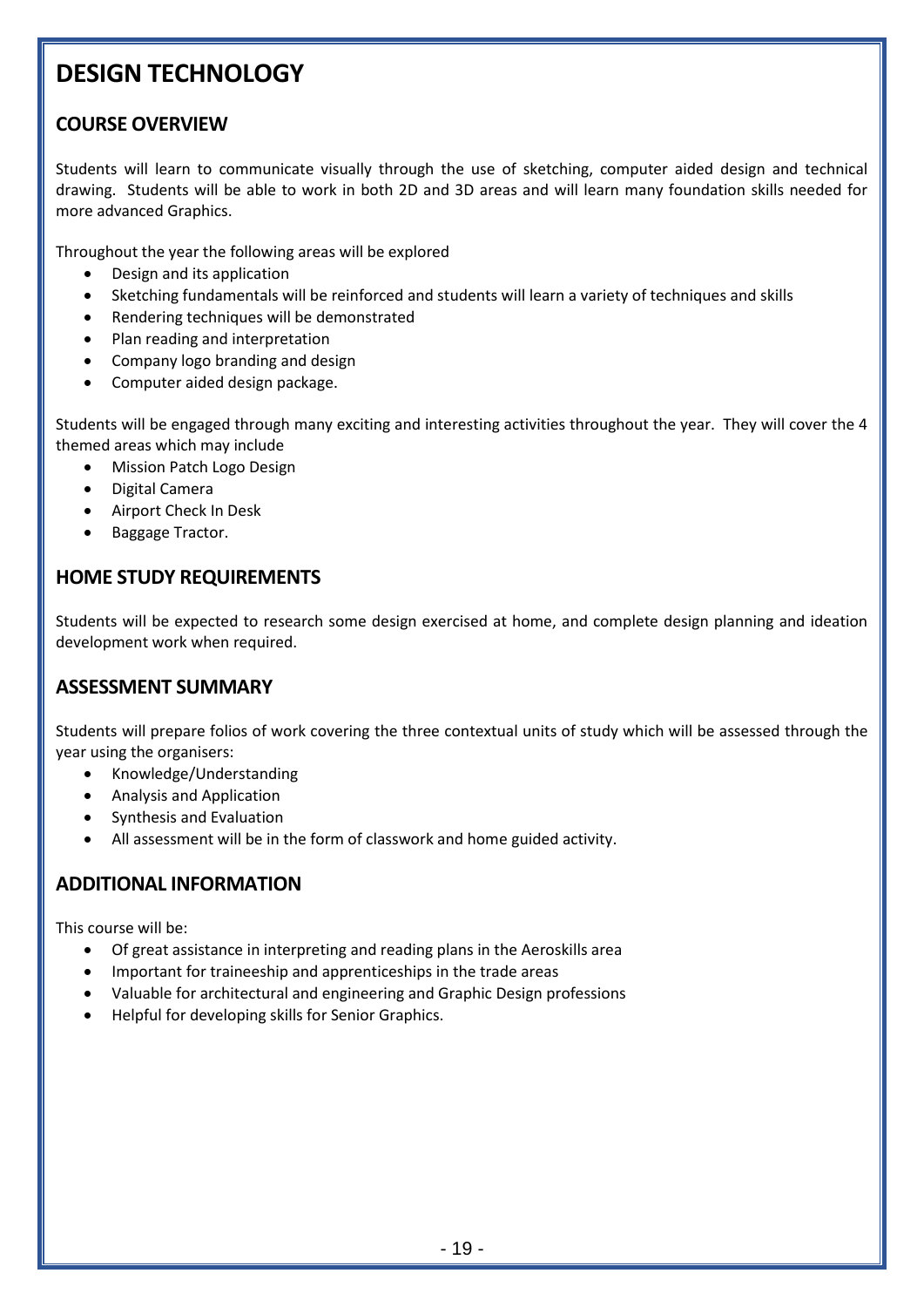### **DIGITAL MEDIA TECHNOLOGIES**

### **COURSE OVERVIEW**

By studying Digital Media, students will develop knowledge and skills in creative thinking, communication, collaboration, planning, critical analysis, and digital and ethical citizenship. They will develop the necessary critical and creative skills to reflect on and appreciate Australian and global cultures and make sense of what they see and experience. Digital Media will equip students for a future of unimagined possibilities with highly transferable and flexible thinking and communication skills.

Topics for study in Year 10 include:

- Infographics
- Photoshop
- Illustrator
- Cavna
- advertising
- communication
- design

### **HOME STUDY REQUIREMENTS**

Students are expected to review class work regularly and build fluency in practical skills, such as Canva and other forms of Digital Media. Year 10 students are expected to undertake 15 minutes home study following each lesson.

#### **ASSESSMENT SUMMARY**

There will be a range of written and practical assignments.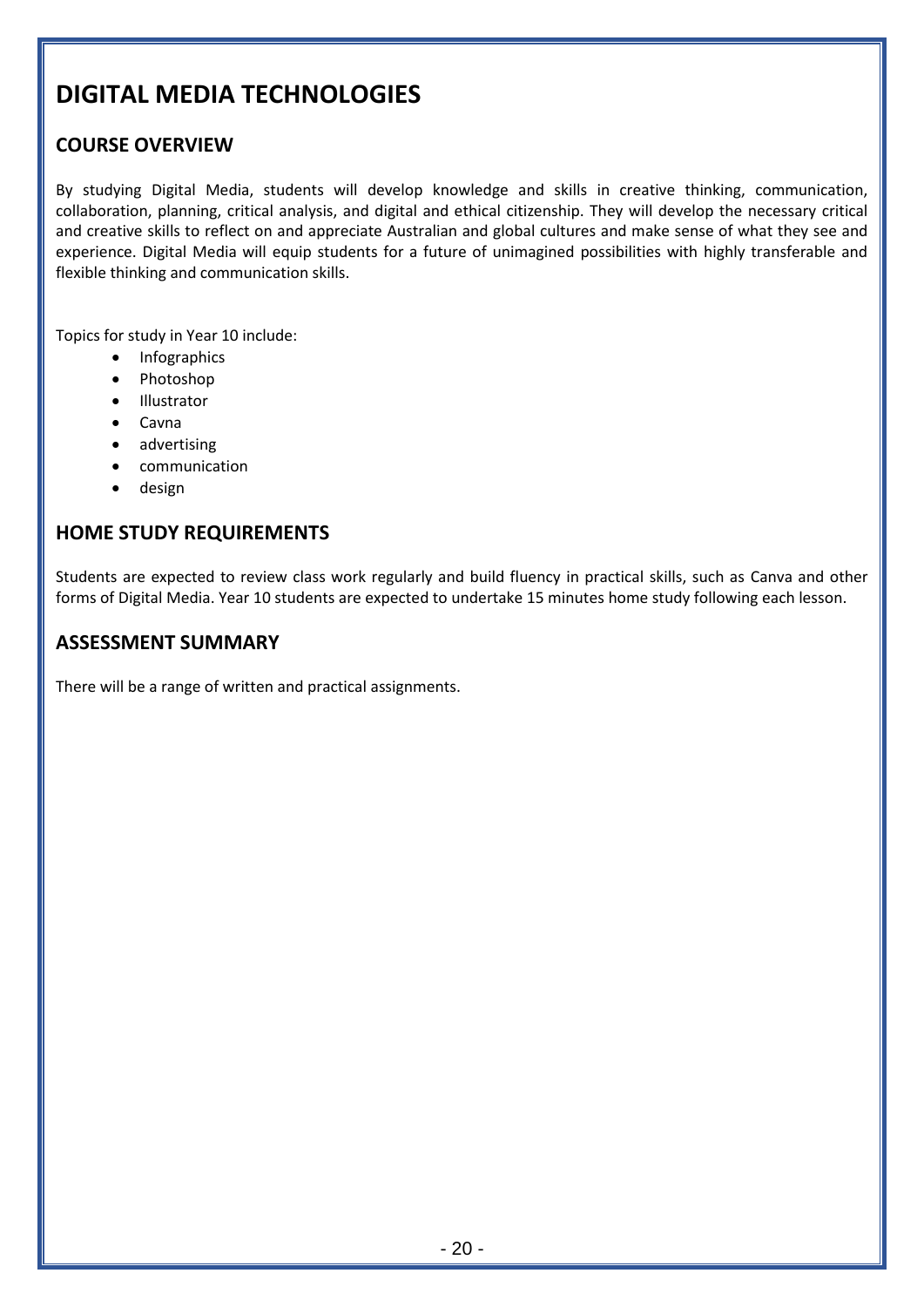### **DRAMA**

### **COURSE OVERVIEW**

Drama offers students the opportunity to be exposed to realistic and non-realistic performances styles and engage with, as well as create drama that aims to challenge and empower young people. Students will explore the challenges that face adolescents, from decision making and risk taking, to identity, family relationships and social responsibility by exploring the concepts of 'rites of passage' and theatre for young people. Students will study 'Theatre for Young People' through a focus text and will have an opportunity to engage with a live theatre performance to develop awareness of how Theatre and Drama can be used to empower, challenge and educate audiences.

### **HOME STUDY REQUIREMENTS**

The general purpose of homework in this subject is to promote good study habits and attitudes, and to further develop students' skills. Specifically, home study will be used to for students to rehearse performance tasks and complete written tasks.

### **ASSESSMENT SUMMARY**

Students are assessed on the making, appraising and display of their artwork. Assessment tasks will take the form of:

- short and / or extended written responses
- performance tasks

### **ADDITIONAL INFORMATION**

This unit prepares students for Senior Years 11 and 12 Drama through the development of scripted performance for an audience of peers.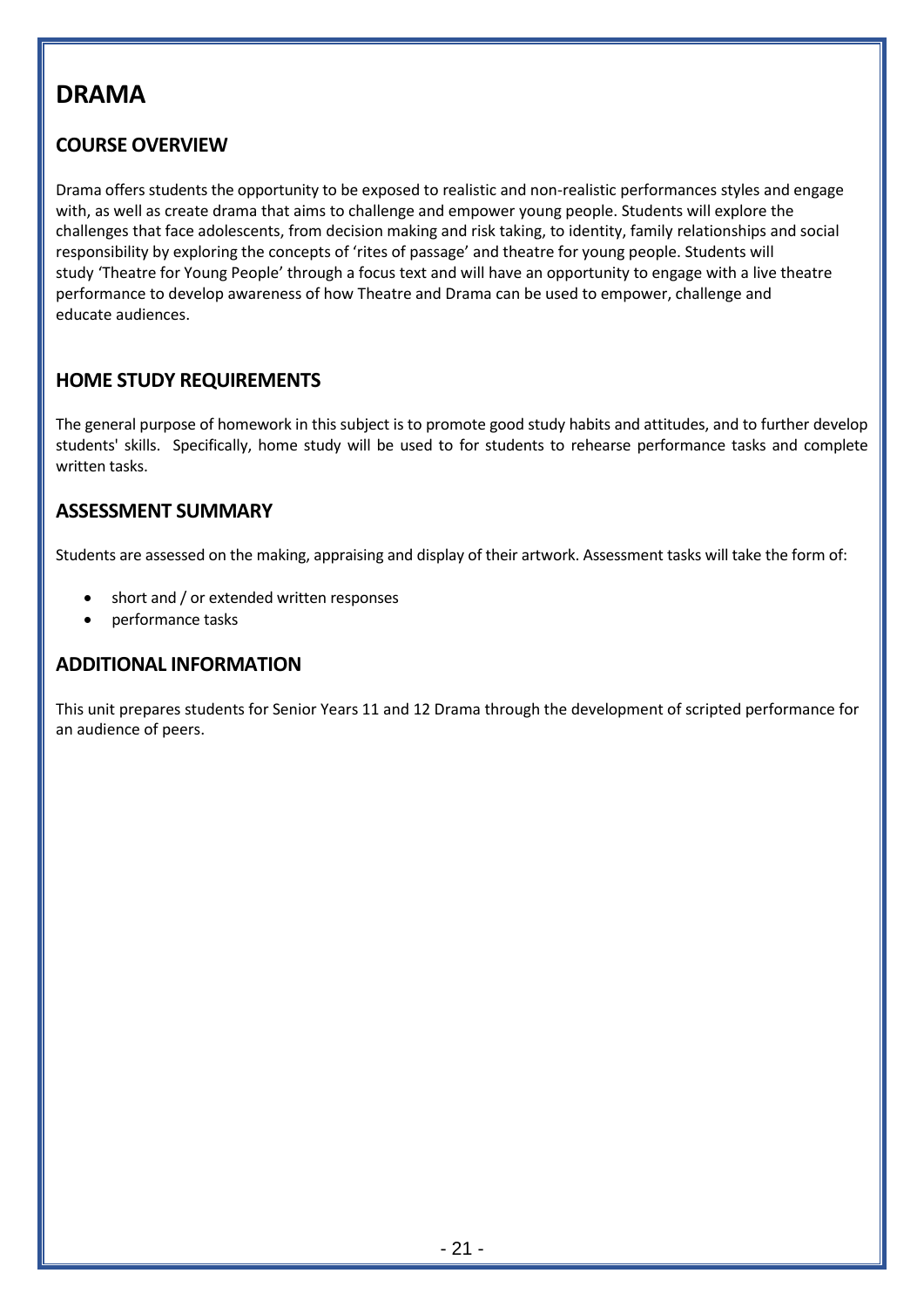# **EXTENSION PHYSICAL EDUCATION**

### **COURSE OVERVIEW**

This subject is highly recommended for students considering studying Senior Physical Education or Recreation Sport Studies in year 11 and year 12. This subject covers foundation topics for students who have an interest in health, exercise and training and have a desire for further study, work or participation in exercise science, human movement, sport psychology, coaching, training and recreational pursuits.

### **UNITS OF STUDY:**

- Term 1; Coaching (Sport and Recreation)
- Term 2; Motor Learning and Body Movement Concepts (Senior Physical Education)

### **PRACTICAL UNITS**

Coaching (students' choice of sport) and either Futsal / Soccer / Touch / AFL / Basketball / Netball \*These may change based on weather, student numbers, available teaching spaces and theory units studied.

### **HOME STUDY REQUIREMENTS**

This subject requires students to complete home study task. This includes revising lesson content, completing class tasks and preparing for assessment with exam preparation or assignment writing. Students will have home study every week.

### **ASSESSMENT SUMMARY**

Students will be required to complete practical demonstrations, assignment work and produce a multimodal presentation. Practical components will contribute towards the completion of theoretical tasks.

### **ADDITIONAL INFORMATION**

For practical components of the course, students must wear the correct Aviation High sports uniform and broadbrimmed sports hat. Students are to wear enclosed black leather shoes suitable for physical activity. A student unable to participate in the lesson must provide the teacher with a note explaining the circumstances why they are not participating at the beginning of the lesson. Students will be given relevant theory work to do or assist with the lesson delivery.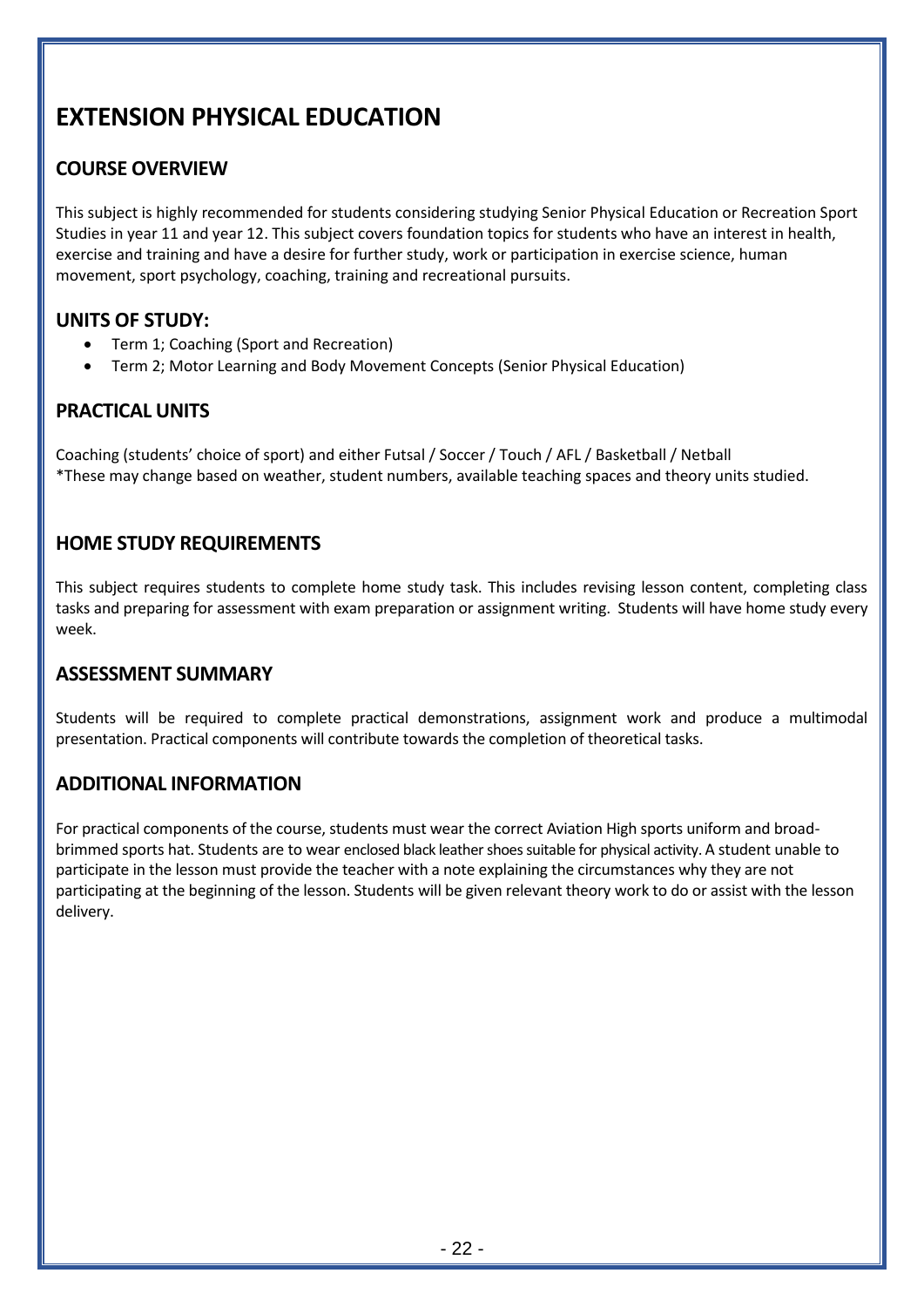# **FOOD AND NUTRITION**

### **COURSE OVERVIEW**

Students will consider factors that impact on design decisions and the technologies used to produce food products, services and environments. When producing designed solutions for identified needs or opportunities, students evaluate the features of technologies and their appropriateness for a food product. Students will create designed food product solutions based on a critical evaluation of needs or opportunities. Students communicate and document projects through a portfolio, including marketing for a range of audiences. They independently and collaboratively apply sequenced production and management plans when producing food designed solutions. They select and use appropriate technologies skillfully and safely to produce high-quality designed solutions suitable for the intended purpose. Possible careers include but are not limited to: Food Scientist, Marketing, Product development, Dietitian, Health inspector, Education.

.

The units covered in this subject include:

- Food Science Students learn about the scientific processes which nutrients undergo when cooked or altered.
- Food Product design Students will develop and innovative ice-cream flavour for a specified consumer market

Throughout these units students will:

- Critically analyse factors, including social, ethical and sustainability considerations, that impact on designed solutions for global preferred futures and the complex design and production processes involved
- Investigate and make judgments on the ethical and sustainable production and marketing of food
- Investigate and make judgments on how the principles of food safety, preservation, preparation, presentation and sensory perceptions influence the creation of food solutions for healthy eating.

### **HOME STUDY REQUIREMENTS**

Students will be expected to conduct research for design ideas, complete design planning and refinement work when required.

### **ASSESSMENT SUMMARY**

- Unit 1 Exam
- Unit 2 Project folio

### **ADDITIONAL INFORMATION**

This course allows for the development of food and nutrition knowledge and practical application of the science of food. *Students who intend to undertake the Senior Food and Nutrition course in Years 11 and 12 should preferably have completed Year 10 Food and Nutrition.*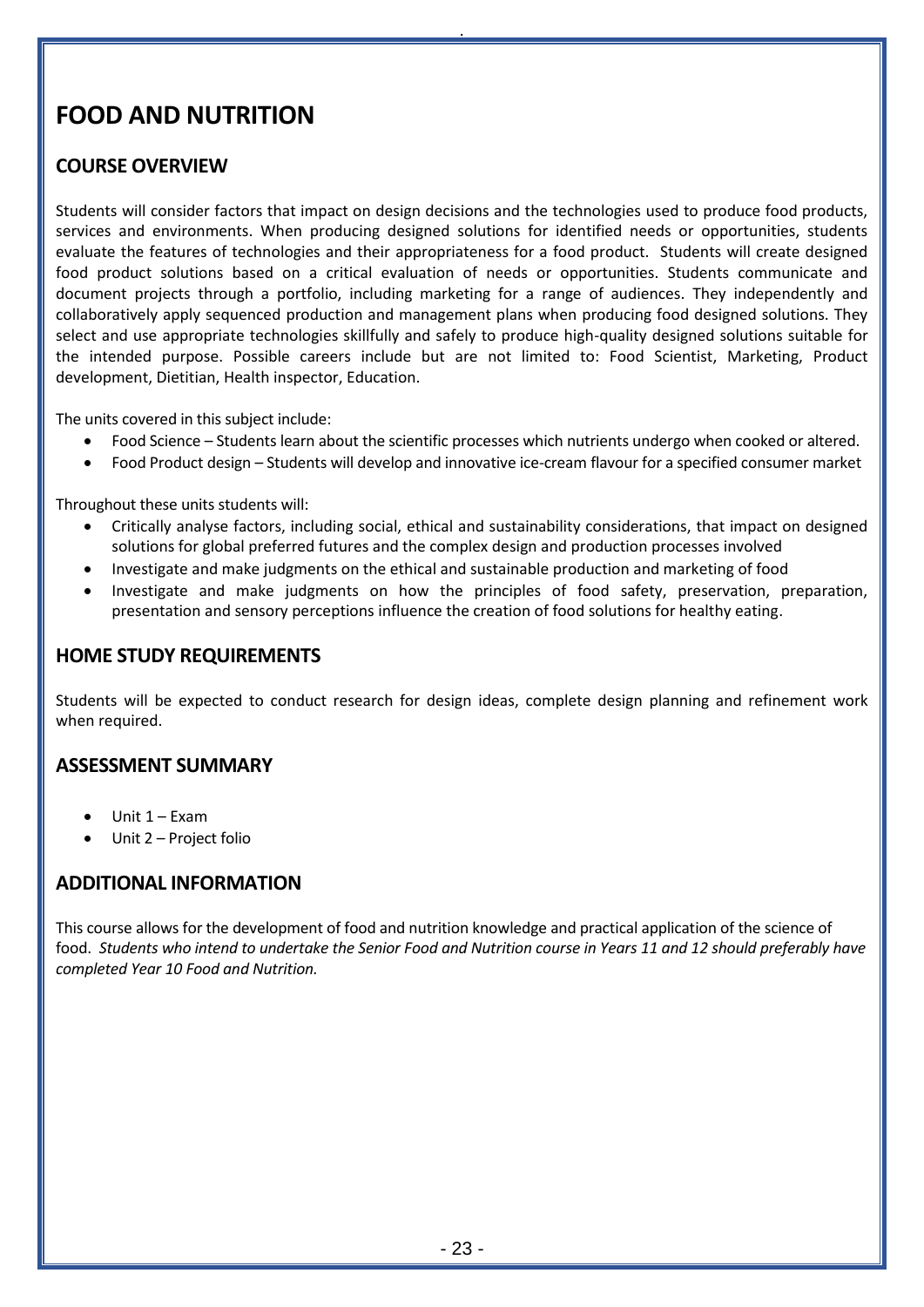# **HEALTH**

### **COURSE OVERVIEW**

In this course students explore health as a dynamic quality of life. They examine the impact of social, environmental, economic and biomedical determinants on health and their collective contribution to health disparities, as well as exploring approaches to address barriers which prevent groups from experiencing better health. Students apply inquiry skills to examine and analyse health issues, develop arguments and draw evidence-based conclusions. The course also provides students with opportunities to develop skills that will enable them to pursue careers in any health-related field including medicine, health promotion, research or community health care.

### **COURSE ORGANISATION**

Students will study two main Health Issues – Body Image and Homelessness. They will examine the Ottawa Charter as a framework and conduct investigations for analysis of these issues to make recommendations for improvement.

### **HOME STUDY REQUIREMENTS**

Home study will be required to reinforce the objectives studied in class and work on assessment.

### **ASSESSMENT SUMMARY**

The assessment instruments completed across this course will consist of the following modes:

- Term 1 Assessment Essay and Action
- Term 2 Assessment Essay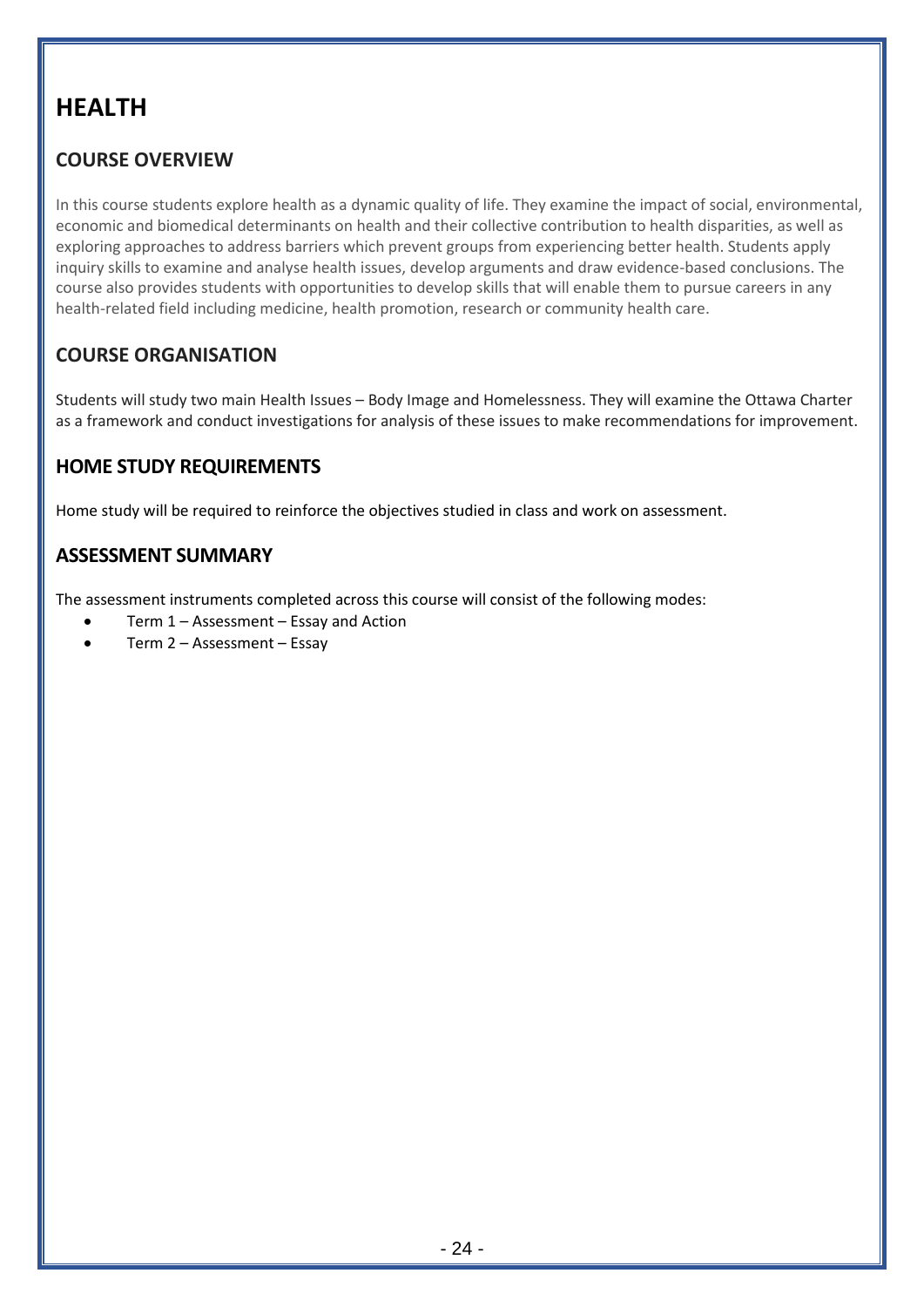## **HOSPITALITY**

### **COURSE OVERVIEW**

The hospitality industry is one of the largest in Australia, predominately made up of small to medium businesses that provide a range of accommodation, food and beverage services. The inter-related nature of hospitality means that many businesses operate across sectors within the industry and across complementary industries such as tourism, travel and events. The restaurant and catering sector of the industry continues to experience growth with our increasingly time constrained society seeking the convenience of eating out.

The course is designed to provide students with appropriate learning opportunities that will enable them to acquire a range of technical, personal and interpersonal skills specifically related to the hospitality industry but applicable to other service industries and careers.

Units covered include:

- Hygiene and safety
- Interacting with customers and working with others
- Café food and beverages
- Prepare and serve simple dishes

### **HOME STUDY REQUIREMENTS**

Students will be expected to conduct research for design ideas, complete design planning and refinement work when required. Also, out of class time will be required for functions.

### **ASSESSMENT SUMMARY**

Through a portfolio of work and practical application students will demonstrate evidence and design ideas over the course of the unit in relation to the following assessable elements:

- **Investigating**
- Generating
- Producing.

### **ADDITIONAL INFORMATION**

This course does have a cost involved to cover, food and resources \$100 for the semester*.*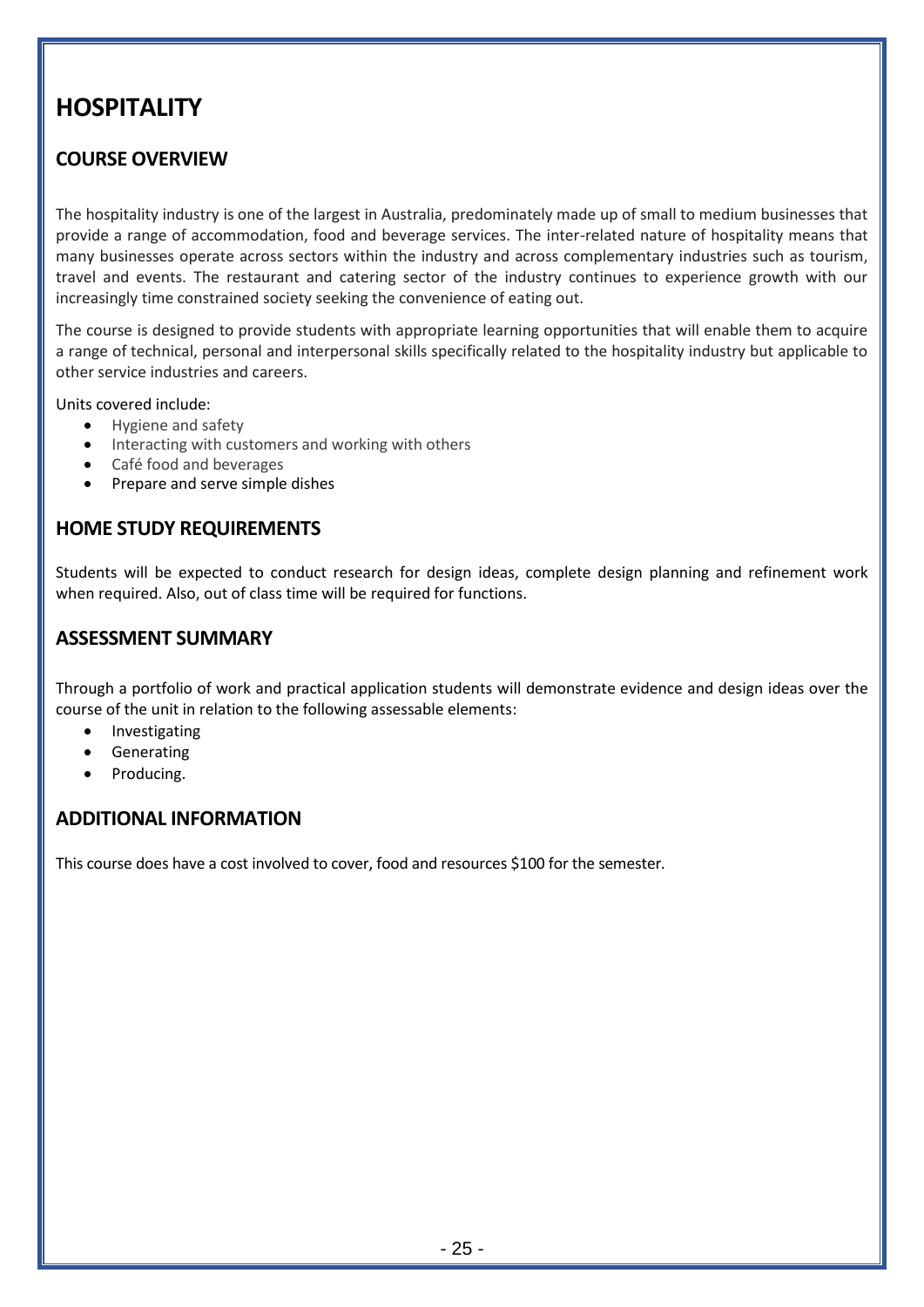# **INDUSTRIAL DESIGN TECHNOLOGY**

### **COURSE OVERVIEW**

IDT is a broad field of study that draws from a range of disciplines and community activities including engineering, manufacturing, hospitality, and information and communication. Students will explore the design of products, processes and services to meet human needs and wants, capitalise on opportunities and extend human capabilities. Technological products, processes and services have impacts and consequences on individuals, local and global communities, and environments.

The purpose of technology education in schools is to enable students to use technology successfully, responsibly and creatively. By working technologically, students develop knowledge and understanding and ways of working to expand their capabilities as confident, critical and creative designers and users of technology.

Students are challenged to extend their technological literacy when they:

- design technology solutions (products, processes and services)
- use resources (information, materials and systems)
- manage technological processes (efficiently, appropriately and safely)
- evaluate the appropriateness of solutions (aesthetic, cultural, economic, environmental, ethical, functional and social).
- Students build knowledge and understanding that enables them to develop solutions to design challenges by applying their knowledge of resources, and of relevant techniques and tools, with appropriate consideration of the impacts and consequences of their solutions. The knowledge and understanding component of Year 10 Technology is structured around three organisers:
- products, processes and services
- techniques and tools
- impacts and consequences.

### **HOME STUDY REQUIREMENTS**

Students will be given design and evaluation assignments throughout the program which directly contribute towards assessment. They will also keep a logbook of their activities in the workshop.

### **ASSESSMENT SUMMARY**

Students demonstrate evidence of their learning over time in relation to the following assessable elements:

- knowledge and understanding
- investigating and designing
- producing
- evaluating
- reflecting

This evidence is collected through in-class tests and design and project work evaluations.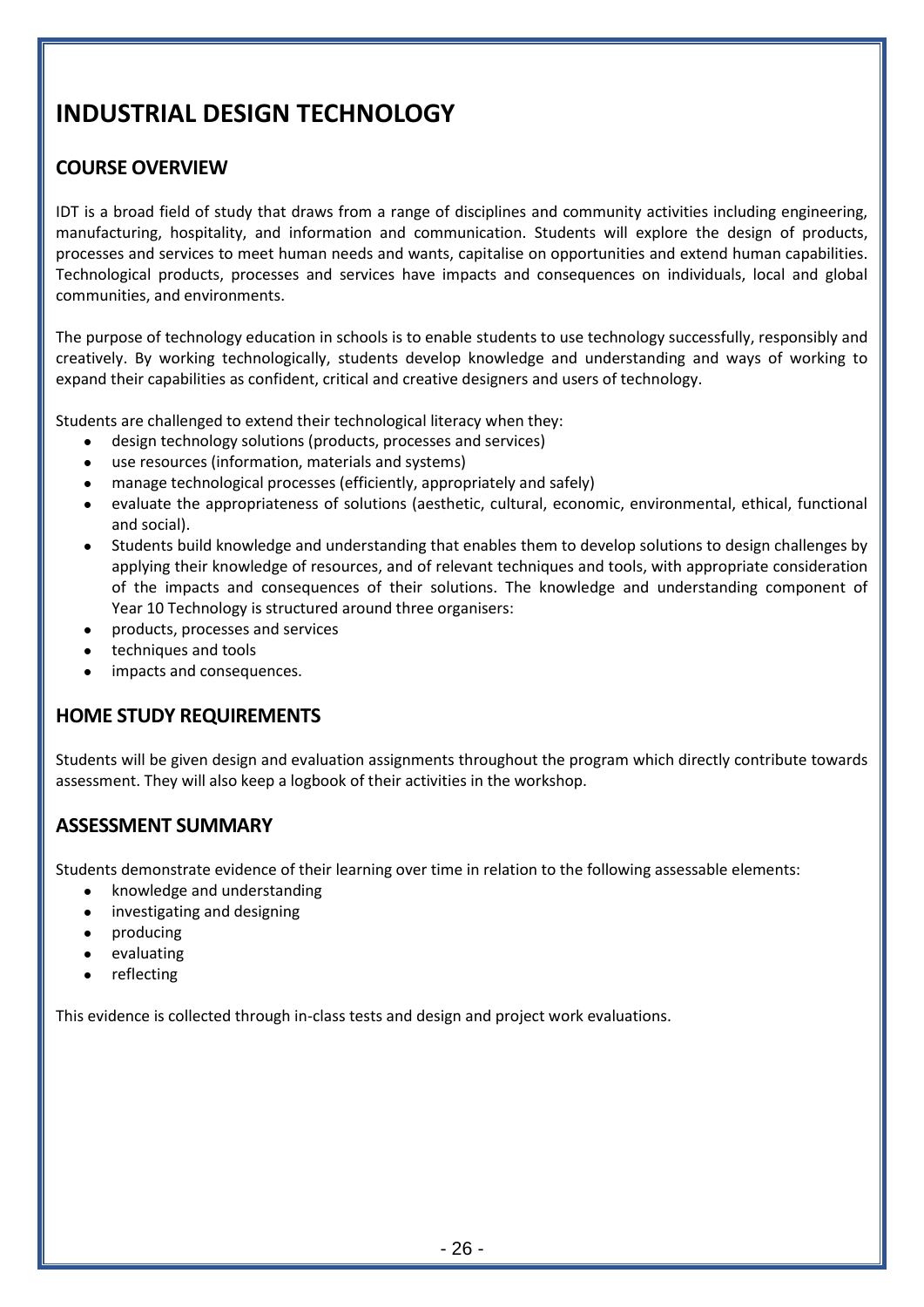# **INTRO TO ACCOUNTING**

### **COURSE OVERVIEW**

The study of Accounting is relevant to all individuals in a rapidly changing, technology focused and innovation driven world. The knowledge and skills developed in Business will allow students to contribute meaningfully to society, the workforce and the marketplace and prepare them as potential employees, employers, leaders, managers and entrepreneurs of the future. As they start to become independent learners Business will teach them to manage finance, make good decisions about goods and services and to be aware of their legal rights and responsibilities as Business owners or consumers. This subject will introduce students to the practical application of business financial records. The subject focuses on preparation and interpretation of financial reports, business documents and book keeping principles.

### **COURSE OUTLINE**

- Accounting Fundamentals and Transaction Analysis
- The Accounting Process and Double Entry System
- Preparation of Financial Reports.
- Spread sheets and Accounting
- **Communication**
- International Business
- Events Management
- Stock market.

### **HOME STUDY REQUIREMENTS**

Approximately 15 minutes home study is set per night. This is used to reinforce the objectives studied in class.

### **ASSESSMENT SUMMARY**

Assessment is continuous and is class based. Teachers determine what is necessary to be tested in accordance with student needs.

### **ADDITIONAL INFORMATION**

Year 10 Business Studies provides an opportunity for students to gain an understanding of the fundamentals skills required for success in Senior Accounting, Business or Certificate II in Business.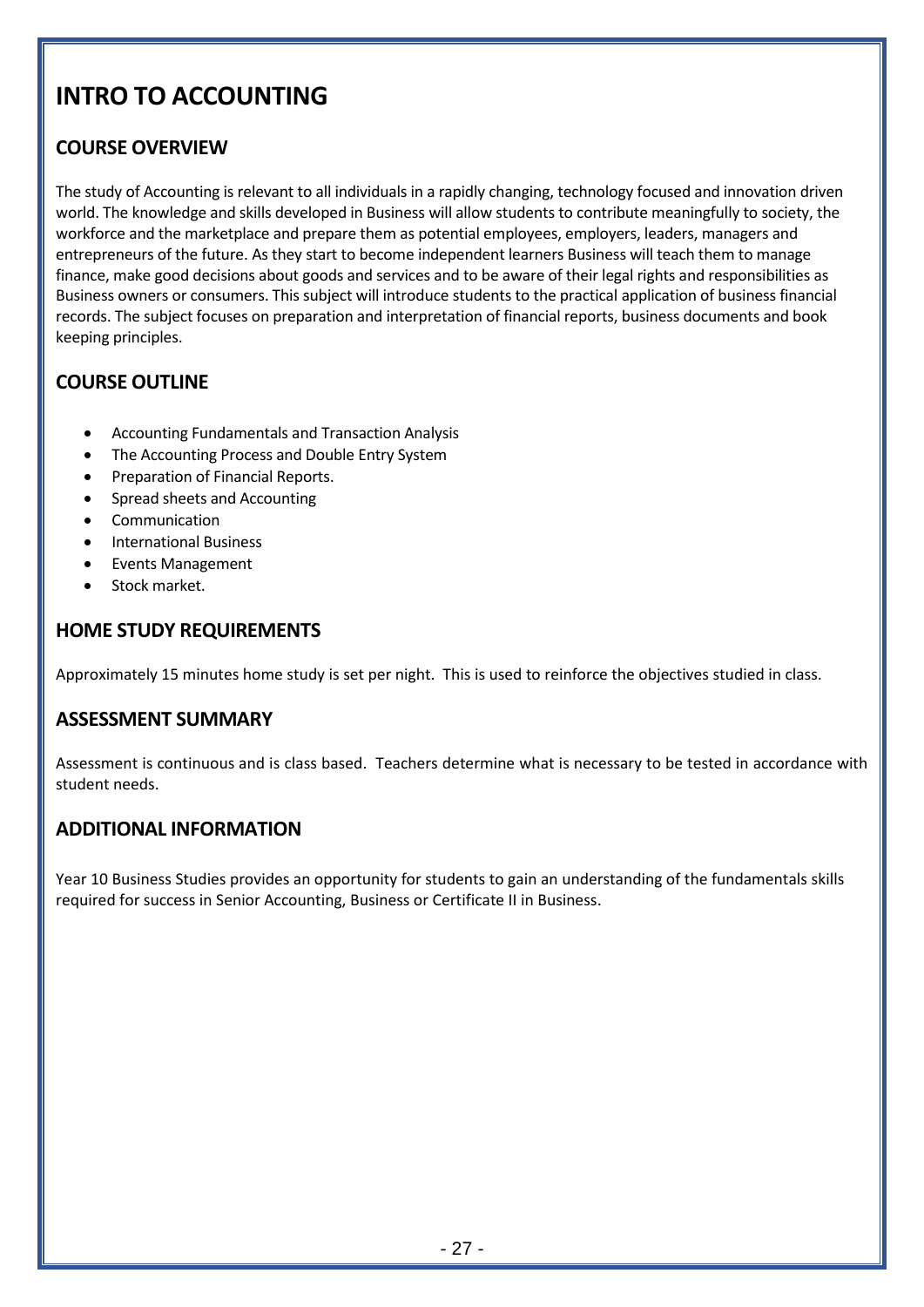### **LEGAL STUDIES**

### **COURSE OVERVIEW**

This course is part of Humanities and will incorporate elements of the Australian Curriculum **Civics and Citizenship** course. The Civics and Citizenship curriculum is all about ensuring students have the skills and values to become active and informed citizens. Students will investigate political and legal systems, and explore the nature of citizenship, diversity and identity in contemporary society.

Completion of this course of study will allow students to progress seamlessly to Legal studies as an Authority subject in Years 11 and 12.

In Legal Studies particularly, students develop an understanding of the ways in which the legal system can affect the lives of Australian citizens. Through inquiry, analysis, examination and problem solving, students can make decisions which may benefit themselves and the community now and in the future. The immediate relevance of Legal Studies to students' lives should promote and motivate students to make constructive judgments and informed commentaries on the law, its system and processes. Students examine and justify their own opinions and attitudes to legal and social issues needing resolution, preparing them to participate in society as active and informed citizens.

### **COURSE ORGANISATION**

The topics studied across the course may include:

- The Australian Legal system
- Introduction to Civil Law
- Introduction to Criminal Law
- Australia's democracy in the global context
- Australia's government policies and international legal obligations
- Features of a resilient democracy.

### **ASSESSMENT**

Assessment items each year selected from:

- Short response test
- Extended response (exam or research)
- Multimodal presentation
- Research project.

There will be opportunities to visit the courts across Brisbane, as well as have invited guests at the school speaking on topics relevant to the course.

### **ADDITIONAL INFORMATION**

Studying Legal studies provides students with a number of useful life skills, such as critical thinking, research and writing skills, and a meaningful historical context within which to understand their lives and the world around them. Students will develop skills and processes which assist significantly in the transition to a variety of tertiary courses; including Arts, History, Politics, Journalism, Law, Psychology, Social Work, Education, Commerce, Government, Philosophy, English, and Academic and Creative Writing.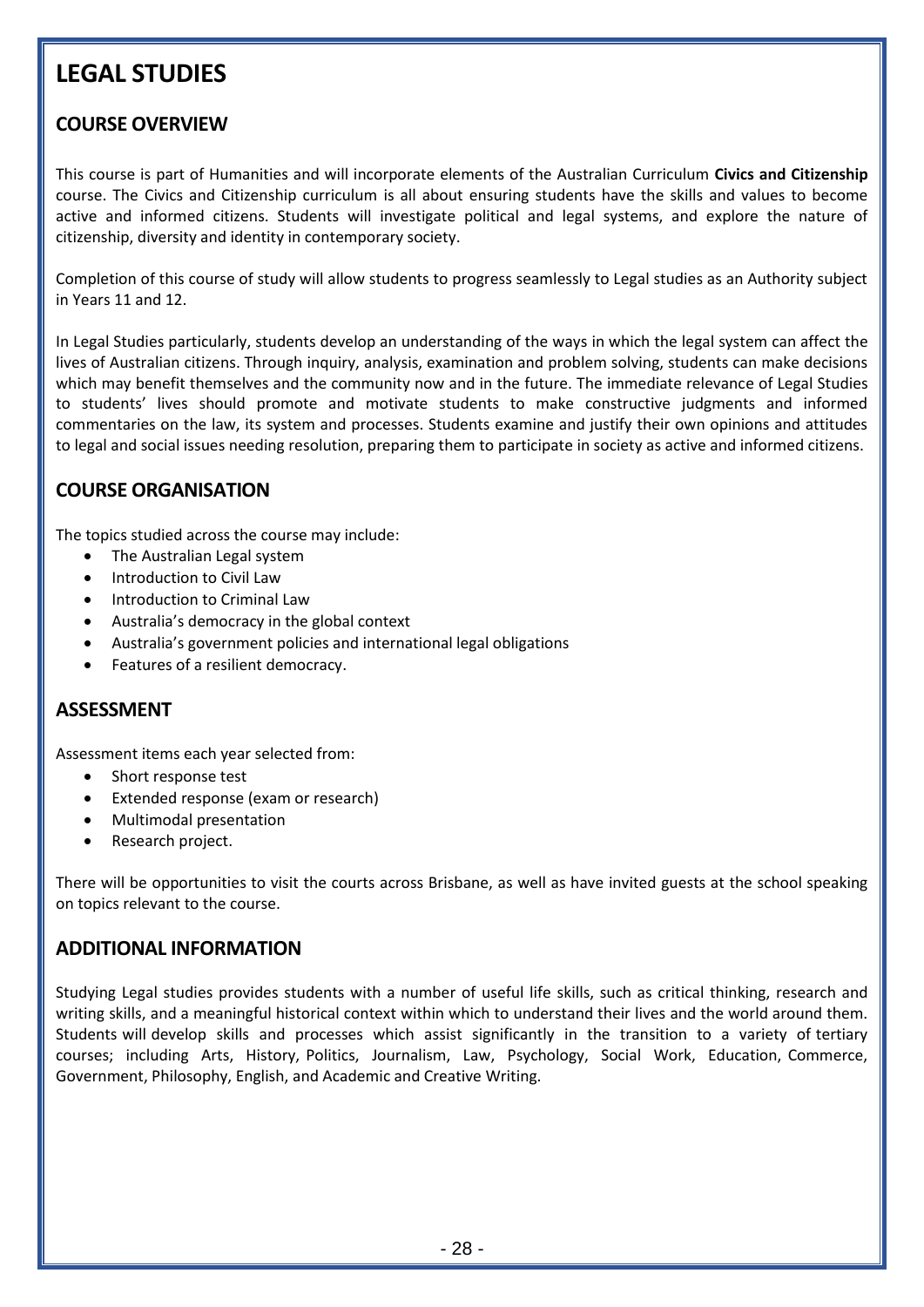## **MUSIC**

### **COURSE OVERVIEW**

Music offers a unique way for students to communicate and connect with their world using sound. Students will build on their understanding and use of the elements of music. They will extend their understanding and use of more complex rhythms and diversity of pitch and incorporate dynamics and expression in different forms. Students will experience a hands on approach to understand how music technology has evolved and enhanced the music world. Also, they will gain knowledge and understanding of Jazz and Blues music through analysing, composing, performing, soloing and improvising.

### **UNITS OF STUDY:**

- Music Technology
- Jazz Music

### **HOME STUDY REQUIREMENTS**

The general purpose of homework in this subject is to promote good study habits and attitudes, and to further develop students' skills. Specifically, home study will be used to for students to rehearse performance tasks, compose music and complete written tasks.

### **ASSESSMENT SUMMARY**

Students are assessed on the composing, making and responding. Assessment tasks will take the form of:

- short and / or extended written responses
- performance tasks
- composition/arranging tasks

### **ADDITIONAL INFORMATION**

This unit prepares students for Senior Years 11 and 12 Music and Music in Practice through the development of performance, composition and analysis skills.